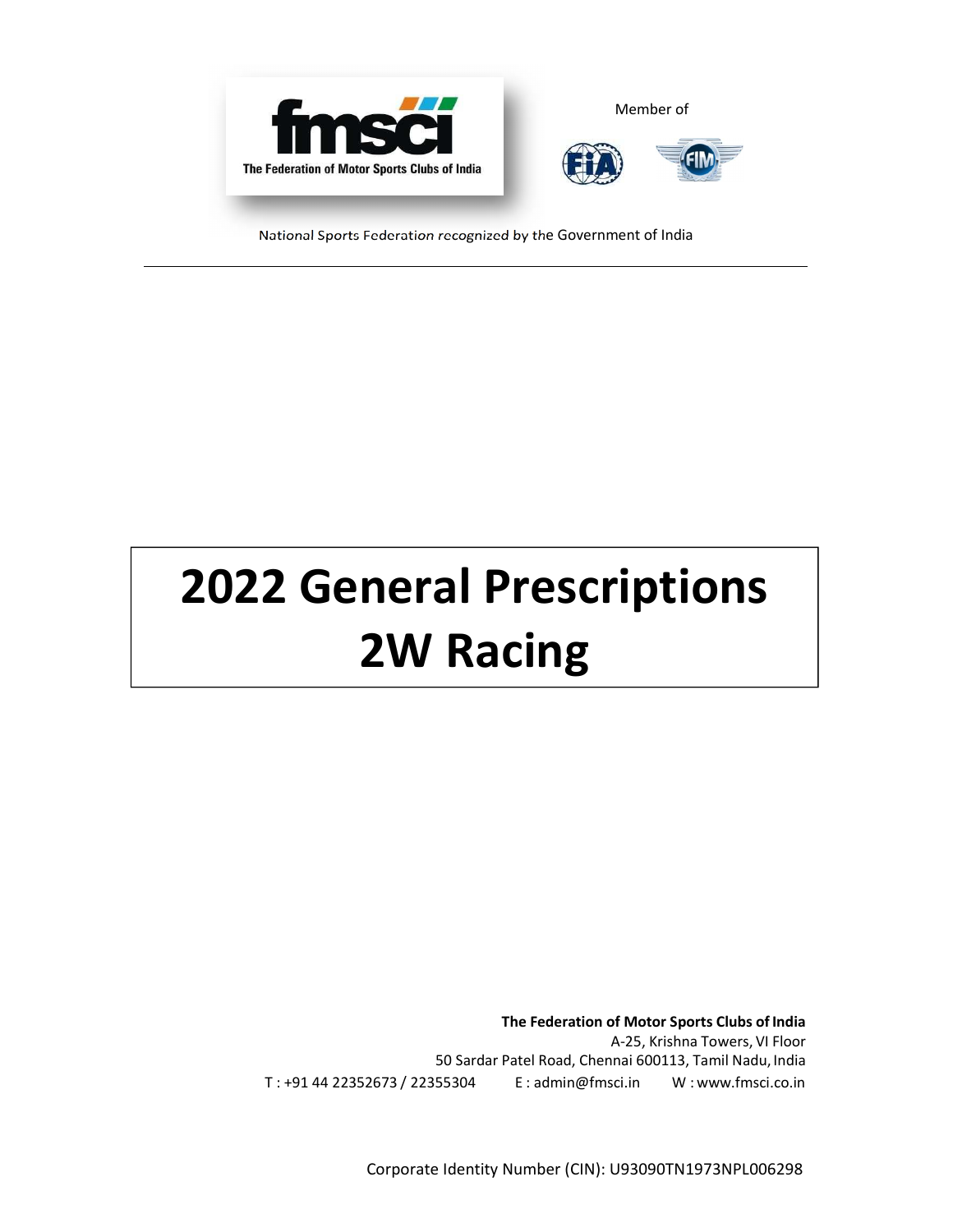This book (hereinafter collectively referred to as the "FMSCI Road Racing Championship Regulations") has been printed on 01st April 2022. Successive editions can be printed for supplementing and/or amending. The new editions will be numbered (2<sup>nd</sup> edition, 3<sup>rd</sup> edition, etc.), dated and issued to all relevant Bodies.

## **THIS BOOK PREVAILS OVER ALL OTHER FMSCI RULE BOOKS EXCEPT THOSE REFERRED TO AS AN APPENDIX.**

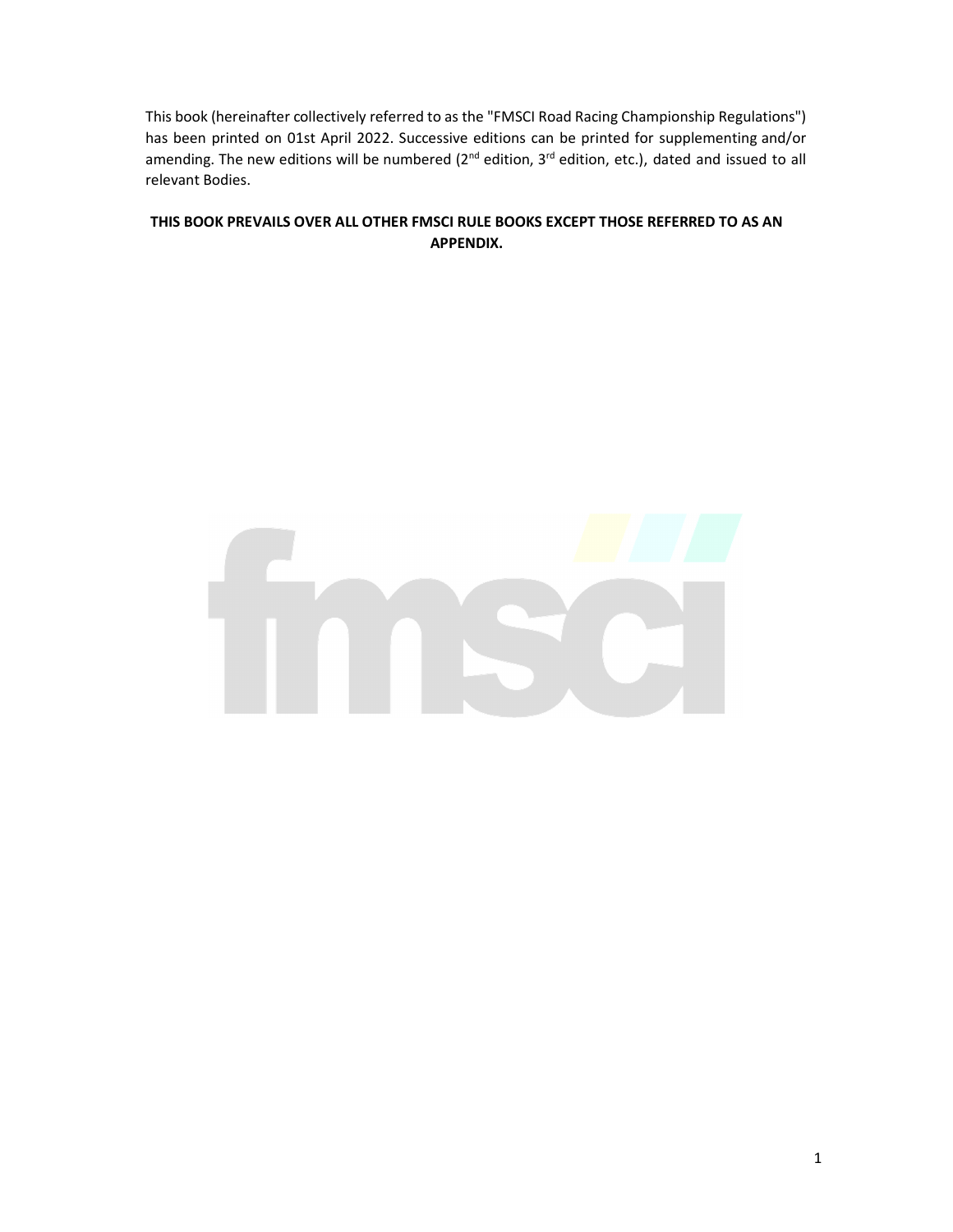|        | <b>TABLE OF CONTENTS</b>                       |    |
|--------|------------------------------------------------|----|
|        | <b>General Undertakings and Conditions</b>     | 4  |
|        | <b>1. SPORTING REGULATIONS</b>                 | 5  |
| 1.1    | Introduction                                   | 5  |
| 1.2    | Events                                         | 6  |
| 1.3    | <b>The Paddock</b>                             | 7  |
| 1.4    | <b>Officials</b>                               | 7  |
| 1.5    | <b>Event Management</b>                        | 9  |
| 1.6    | <b>Race Direction</b>                          | 9  |
| 1.7    | The FMSCI Stewards                             | 10 |
| 1.8    | The Calendar                                   | 10 |
| 1.9    | Classes                                        | 11 |
| 1.10   | <b>Eligible Competitors</b>                    | 11 |
| 1.11   | <b>Entries</b>                                 | 11 |
| 1.12   | <b>Starting Numbers</b>                        | 12 |
| 1.13   | <b>Schedule</b>                                | 12 |
| 1.14   | <b>Technical Control</b>                       | 13 |
| 1.15.1 | Practice Sessions (warm-up inclusive)          | 13 |
| 1.16   | <b>Grid Positions</b>                          | 14 |
| 1.17   | Races                                          | 14 |
| 1.18   | <b>Start Procedure</b>                         | 14 |
| 1.19   | Penalty for Anticipation of Start              | 17 |
| 1.20   | "Wet" and "Dry" Races                          | 17 |
| 1.21   | <b>Behavior During Practice and Race</b>       | 17 |
| 1.22   | <b>Flags and Lights</b>                        | 19 |
| 1.23   | Medical cars (Deleted)                         | 23 |
| 1.24   | Finish of a Race and Race Results              | 23 |
| 1.25   | Interruption of a race                         | 24 |
| 1.26   | Re-Starting a race that has been interrupted   | 25 |
| 1.27   | Check Area                                     | 26 |
| 1.28   | Championship Points and Classification         | 27 |
| 1.29   | Instructions and Communications to Competitors | 27 |
| 1.30   | Team personnel in the pit lane                 | 28 |
|        |                                                |    |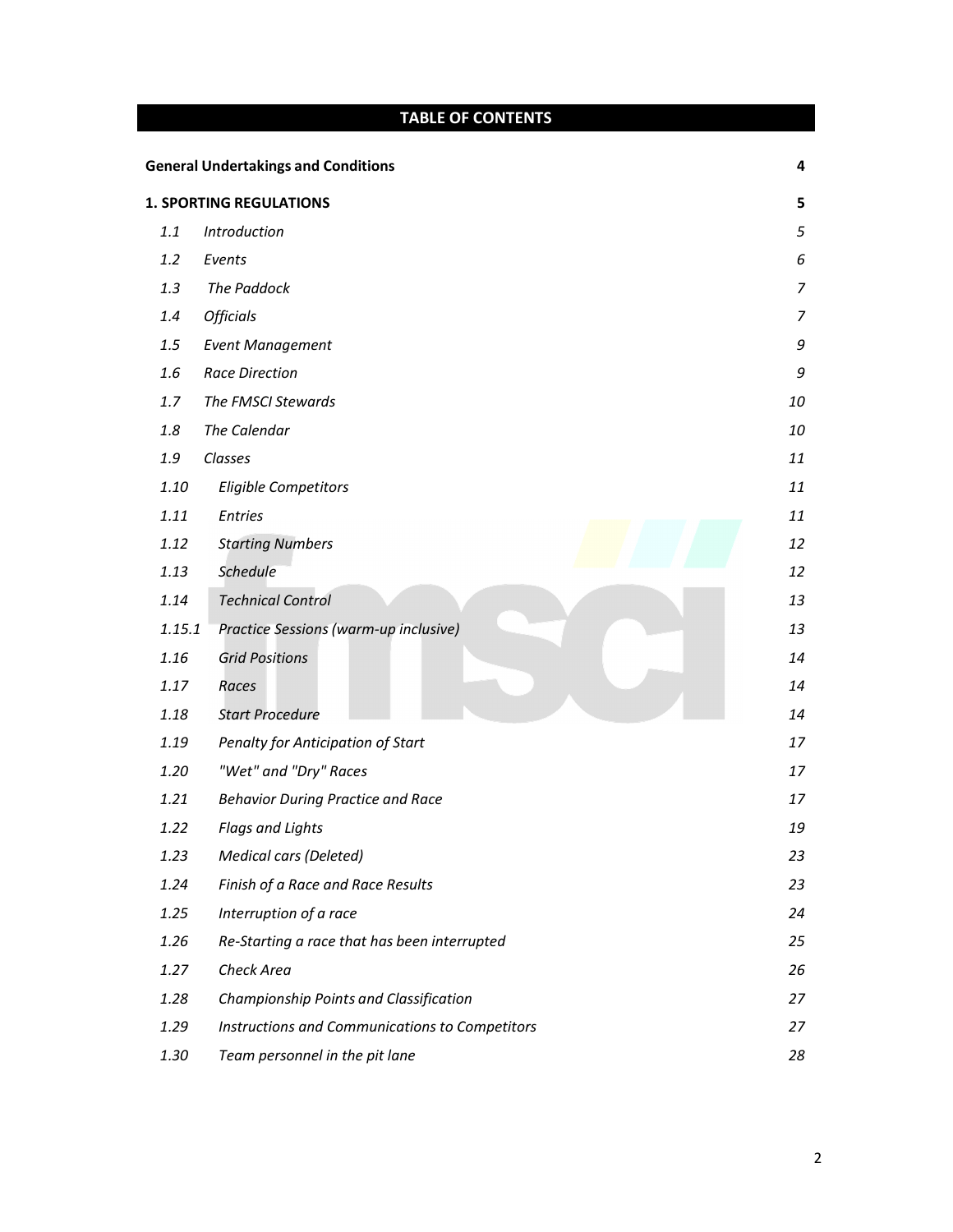# **AMENDMENTS TO THE ROAD RACING Championship REGULATIONS**

The FMSCI, through the 2W Racing Commission may at any time amend any or all provisions of the Regulations.

The 2W Racing Commission is competent to study any proposal of changes to the FMSCI Road Racing Championship Regulations.

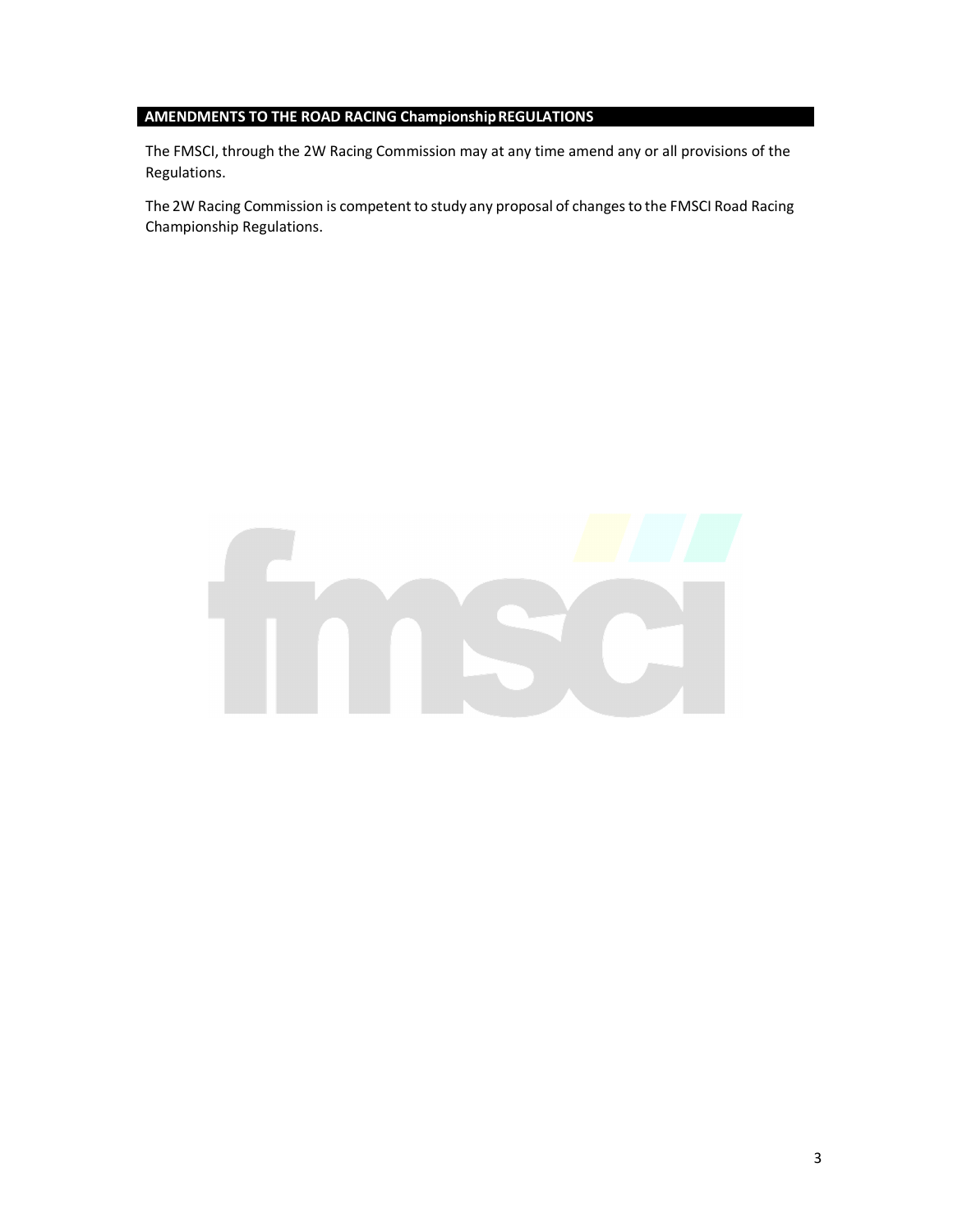#### **General Undertakings and Conditions**

All riders, team personnel, officials, promoters / organizers and all the persons involved in any capacity whatsoever participating in the Road Racing Championship, Challenge, Cup or Series (hereinafter collectively referred to as the "Championship") undertake, on behalf of themselves, their employees, and agents, to observe all the provisions of:

- 1. SPORTING REGULATIONS
- 2. TECHNICAL REGULATIONS
- 3. DISCIPLINARY AND ARBITRATION CODE
- 4. CIRCUIT STANDARDS
- 5. MEDICAL CODE

as supplemented and amended from time to time (hereinafter collectively referred to as the "Regulations").

All the persons mentioned above may be penalised in accordance with the provisions of the Regulations. Whilst the Regulations may be translated into other languages, in case of any dispute regarding interpretation the Official English text will prevail.

It is the responsibility of the team to ensure that all persons concerned with its entry observe all the requirements of the Regulations. The responsibility of the rider or any other person having charge of an entered machine during any part of the Event with respect to observance of the Regulations is joint and several with that of the team.

All persons concerned in any way with an entered machine or present in any capacity whatsoever in the Paddock, Pits, Pit lane or Track, must wear an appropriate pass at all times during the Event.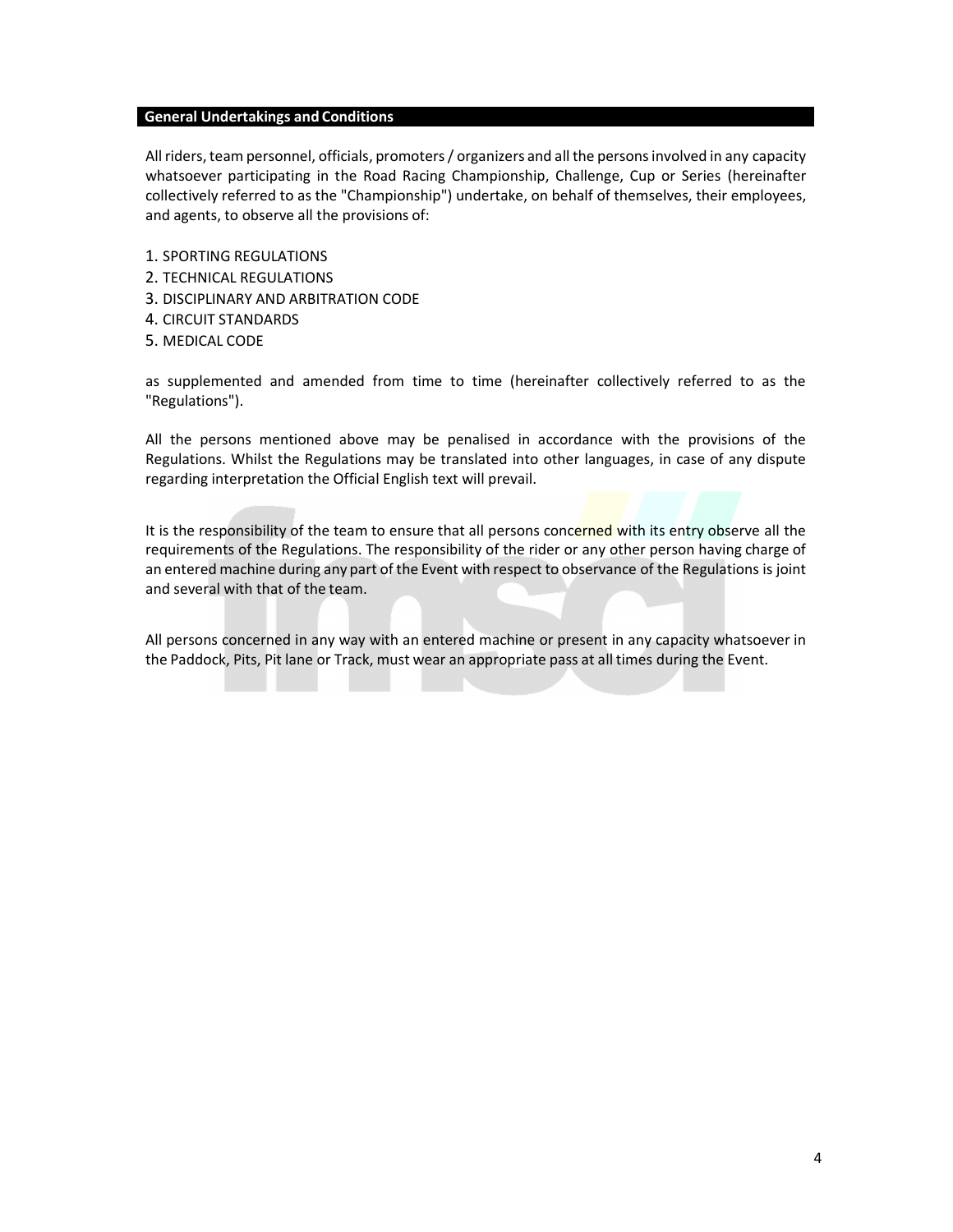#### **1. SPORTING REGULATIONS**

#### **1.1 Introduction**

.

1.1.1 A series of motorcycle races counting toward the FMSCI Road Racing Championship for Riders and Teams will be organised.

# **1.2 Events**

1.2.1 The Event shall be deemed to commence at the scheduled time for Technical and Sporting Checks and finish after all the races at the expiry of the deadline for the lodging of a protest and the time at which technical or sporting verifications have been concluded, whichever is the latest.

The race control must remain operative with all equipment in place until the end of the period provided for the lodging of a protest, and all officials and marshals must remain at the circuit available to the Race Direction and FMSCI Stewards during that period.

1.2.2 Events must be staged on race circuits that have been approved by the FMSCI for the Championship.

1.2.3 Events must not include any other races except for support races approved by the FMSCI.

1.2.4 Any activity involving 4 wheels racing vehicular use of the track during the event, including "demonstrations", displays or the suchlike must receive prior approval from FMSCI.

1.2.5 The Organiser is responsible for providing the facilities and personnel to ensure the smooth and efficient running of the event.

1.2.6 Organisers holding a valid 2022 FMSCI Permit for an event are covered for:

Competitors: A maximum of 250 competitors with valid FMSCI Competition License participating in various events across the Country on a given day are covered for Personal Accident Insurance for Rs. 5 lakhs with Rs. 5 Lakhs medical expense extension per person.

Officials: A maximum of 100 officials officiating in various events across the Country on a given day are covered for Personal Accident Insurance for Rs.25 lakhs with Rs.1 lakh medical expense extension per person.

THESE INSURANCES ARE ISSUED BY NEW INDIA INSURANCE COMPANY LTD AND VALID DURING THE RUNNING OF THE EVENT ONLY. ORGANIZERS / COMPETITORS ARE ADVISED TO TAKE ANY ADDITIONAL INSURANCES THEY MAY DEEM FIT. IF THEY HAVE MORE THAN 100 OFFICIALS & ALSO REQUIRE DOOR TO DOOR COVERAGE PLEASE CONTACT: S.MANIKANDAN@STENHOUSE.IN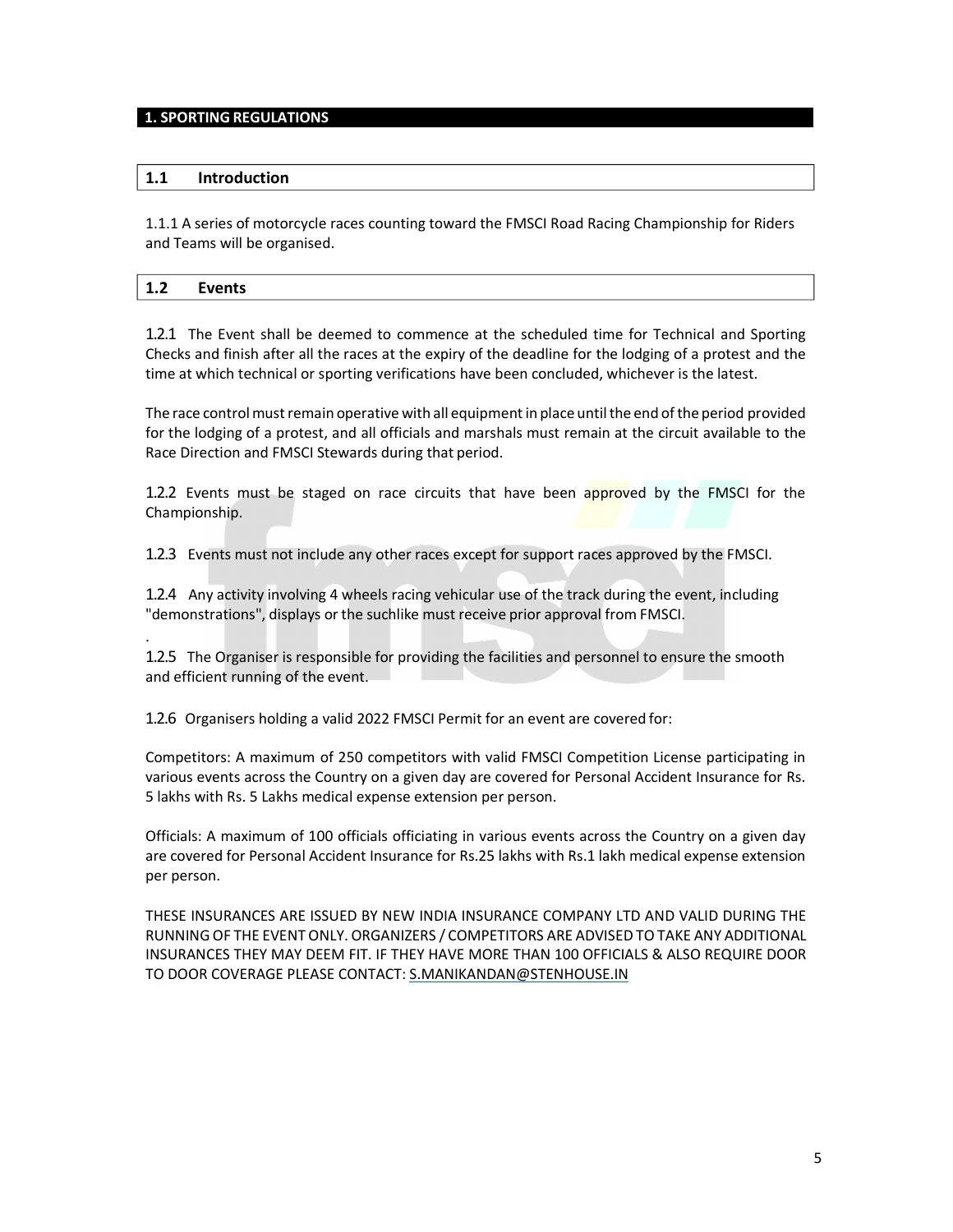1.2.7 At least *60* days prior to the Event, the Organisers of the event must submit the following information to the FMSCI.

a – Confirmation of the name and address of the Promoters/ Organisers, including telephone and facsimile numbers for correspondence.

b – The date and place of the Event.

c – A detailed plan of the circuit, its direction, clockwise or anticlockwise, and length.

d – The location at the circuit of the rider information centre and the official notice board.

e – The name and address of the company providing the third-party liability insurance cover and the number of the policy.

f – Name of the organizing club.

g – The name of the Clerk of the Course (with FMSCI/ FIM Clerk of the Course license). h – The

name, address and telephone number of the Chief Medical Officer.

h – The name, address and telephone number of the hospitals designated for the event. j – the

classes to be run

i – Entry Fees

j – Prize money

N.B. The Organiser is required to produce or publish any Supplementary Regulations for the event atleast 4 weeks prior to the start of every round.

1.2.8 At least 30 days before the Event, Organizers/ Promoters must publish the above information and post it to all teams with an entry for the Event.

| - - | <b>The Paddock</b> |
|-----|--------------------|
| 1.3 |                    |
|     |                    |

1.3.1 The Paddock, pit boxes and all other facilities must be available to teams at least on the Friday prior to a Sunday race and remain available to competitors until night of the Sunday race week end.

1.3.2 Access must be available for teams arriving to set up between the hours of 08:00 and 22:00.

1.3.3 At all times that the Paddock is occupied there must be 24-hour attendance at the gates providing vehicular access to the circuit and paddock.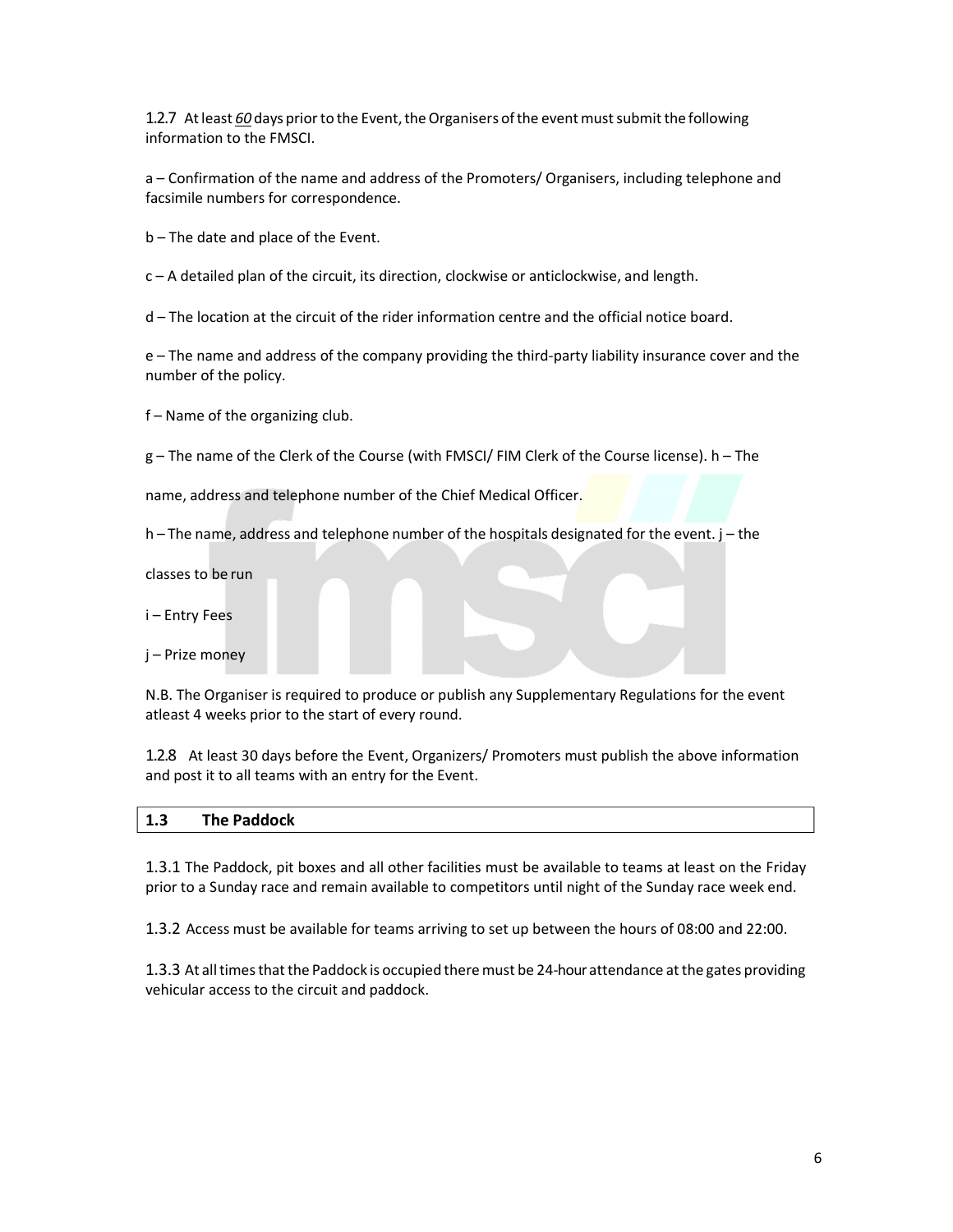1.3.4 When the Paddock is occupied there must be an adequate medical and fire fighting service available to all riders, teams, manufacturers, sponsors, service companies, officials, FMSCI etc.

1.3.5 Full security must be supplied to the Paddock area from at least midnight of the Friday prior to a Sunday race until midnight of the Sunday race week end.

## **1.4 Officials**

All the following Officials must be present and available at the time necessary to ensure smooth and efficient running of the Event:

## **1.4.1 Permanent Officials**

All permanent officials shall be appointed by FMSCI for the Events.

The following officials will be appointed to perform supervisory and executive roles. Except in cases of illness or Force Majeure the officials will be expected to be present at each event.

**Race Director** (For 2022, approved by the FMSCI) Responsible for ensuring proper observance of the Regulations and efficient running of the practice and races. The Race Director is also responsible for all communications between the event management and the FMSCI Stewards.

The Race Director has no authority for the application of sanctions.

The Clerk of the Course shall work in permanent consultation with the Race Director. The Race Director shall have overriding authority in the following matters and the Clerk of the Course may give orders in respect of them only with his express agreement:

a) The control of practice and the race, adherence to the timetable and, if he deems it necessary, the making of any proposal to the Race Direction to modify the timetable in accordance with the Sporting Regulations.

b) The stopping of practice or the race in accordance with the Sporting Regulations if he deems it unsafe to continue and ensuring that the correct restart procedure is carried out.

c) The starting procedure.

d) The use of medical cars/fast interventions vehicles.

**Technical Director** Responsible for ensuring that technical Regulations are correctly enforced and supervising scrutineering and protests of a technical nature. He shall act independently and submit his report to the Race Direction. He shall have the liberty to decide on the additional components to be checked during post-event scrutiny apart from the following recommended components for the National Championship. The Race Direction / Stewards may add any other component/s to the list after discussion with the Technical Director: Recommended Post-Event Scrutiny: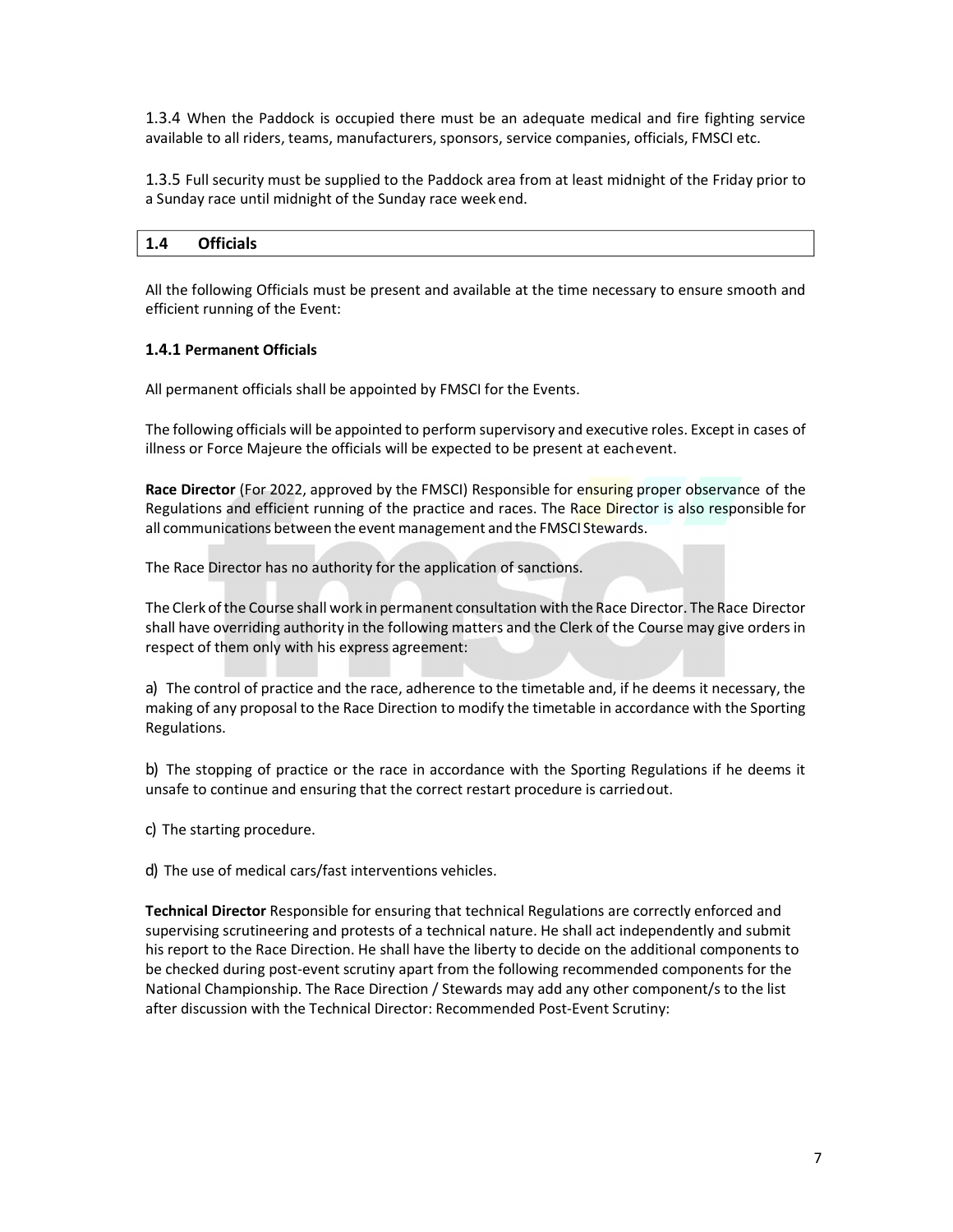## Group Stock:

- 1) Verification of Cubic Capacity
- 2) Engine Number
- 3) Chassis Number
- 4) Primary / Secondary Ratio
- 5) Air filter
- 6) Carburetor

Group Super Sport Indian:

1) Verification of Cubic Capacity

## **1.4.2 Individual Event officials**

All individual Event Officials shall be appointed for each event by the Organiser. They

are:

i) **Clerk of the Course** Responsible for:

a – Ensuring that the circuit is suitably prepared for and maintained during the Event and that all legal requirements applicable for the running of the event have been complied with.

b – Ensuring that all officials and services are in place. The stationing of all track personnel and equipment (i.e. marshals, doctors, ambulances, flags, etc.) alongside the Circuit no later than 30 minutes prior to the beginning of all practice sessions and warm-ups.

The Steward / s, Race Director, the Safety Officer, the Clerk of the Course, and the Medical Director will make the final inspection of the Circuit to ensure this regulation is complied with, 30 minutes prior to the beginning of the all practice sessions and warm up.

During the final inspection lap, the yellow flag must be waved at each flag marshal post together with the display of other flags and equipment requested by the Safety Officer.

c – Taking decisions to ensure the smooth and efficient running of the event.

d – Ensuring that the event is run within the Regulations.

e – Notification of protests to the Race Direction.

f – Immediate approval and signature with time of provisional results (practices, warm-ups, starting grids and races) and presentation of reports to the Event Management Committee.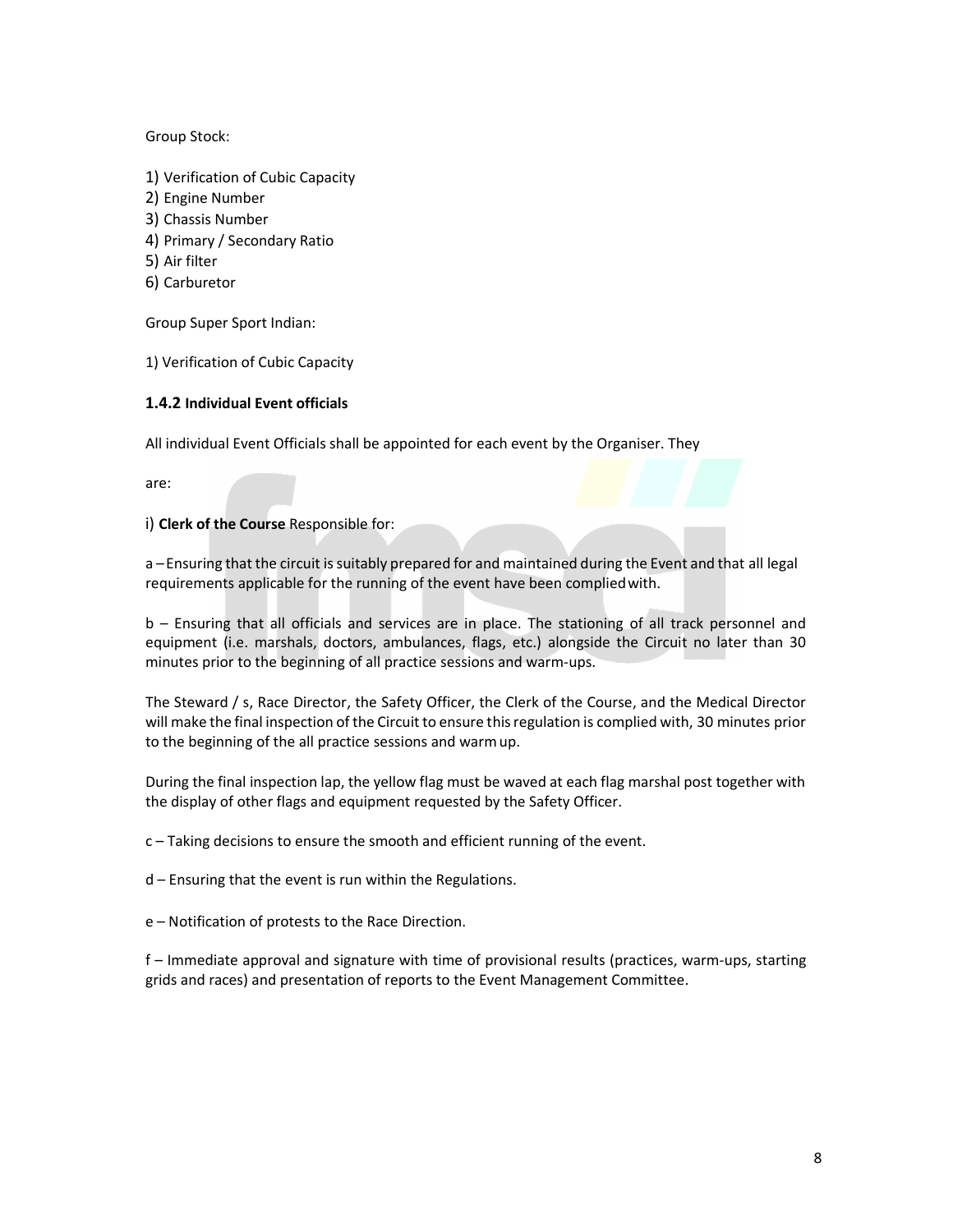ii) **Secretaries** Responsible for:

a – During the event effecting communications between the various officials.

b – Providing secretarial support for the Event Management Committee, the Race Direction and the FMSCI Stewards.

iii) **Other Officials** Starter, Marshals, Technical Scrutineers, Security Personnel, Medical Staff etc., as required for the efficient running of the event.

All communications between the individual Event Officials must be made via the relevant Permanent Officials.

iv) **Medical Director** Responsible for liaison with the Chief Medical Officer appointed by the Organisers to ensure compliance with the Medical Code.

v) **Chief Safety Officer** Responsible for the supervision of all aspects of safety.

## **1.4.3 The Race Direction**

The Race Direction shall be appointed for the Championship.

## **1.4.4 The FMSCI Stewards**

The FMSCI Stewards shall be appointed for each event by the FMSCI.

## **1.5 Event Management**

1.5.1 The management of the event will be carried out by the Organiser/ Organising club.

**1.5.2** At any time, the duties of the Event Management are**:** 

a – To ensure the smooth and efficient running of the event.

b – To make recommendations to the Race Direction concerning any matter that is in contradiction to the Regulations.

c – To report to the Race Direction any infringements of the Regulations.

d – To receive reports from the various Officials concerning scrutineering, practice and races and report to Race Direction.

## **1.6 Race Direction**

1.6.1 The Race Direction will comprise the following persons:

*•* The FMSCI Representative (appointed by the FMSCI)

*•* The Race Director

. The C.O.C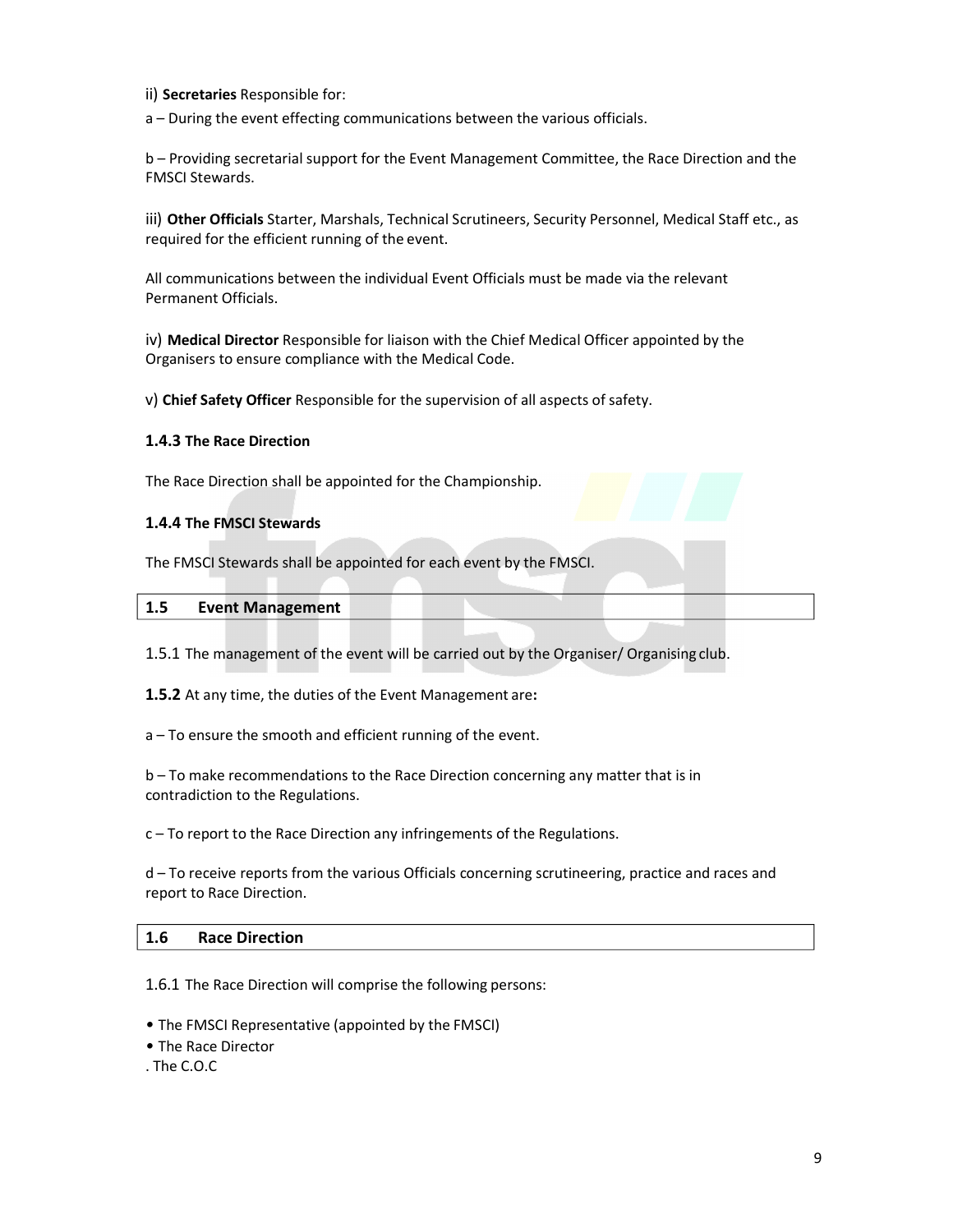*•* The Riders' Representative (appointed / approved by FMSCI)

1.6.2 The quorum for a meeting of the Race Direction is three persons.

1.6.3 Each member has one vote. Decisions are based on a simple majority. In case if there is a tie-on vote, the FMSCI Representative will have a casting vote

1.6.4 The Race Direction will meet at any time required during the event.

1.6.5 The duties of the Race Direction are:

**a** – To take decision as provided in the Regulations.

**b** – To impose penalties for any infringements of the Regulations.

**c** – To impose penalties on organisers for having been unable to ensure the smooth and efficient running of the event or for serious breaches of the Regulations.

**d** – To adjudicate on any protest relating to infringements of the regulations.

## **1.7 The FMSCI Stewards**

1.7.1 There will be a panel of three FMSCI Stewards (with FMSCI/ FIM Sporting Steward license) supervised by the Chief Steward who will chair the meetings.

1.7.2 The Chief Steward and the other Stewards are responsible for enforcing the Regulations.

1.7.3 The quorum for a meeting of the FMSCI Stewards is two persons.

1.7.4 If the Chief Steward is indisposed during the Event then the second FMSCI Steward will fill the vacancy.

1.7.5 Each member has one vote. Decisions are based on a simple majority. In the case of a tie, the Chairman will exercise a casting vote.

1.7.6 The FMSCI Stewards have no executive role in the running of the events.

1.7.7 The FMSCI Stewards will meet at any time required during the event.

1.7.8 The FMSCI Stewards are responsible for:

a – Ensuring that the event is conducted according to the Regulations and reporting any infringement to the Race Direction.

b – Adjudicating on any appeal against the decisions of the Race Direction.

1.7.9 All decisions of the FMSCI Stewards must be communicated in writing to the Race Direction and all affected parties.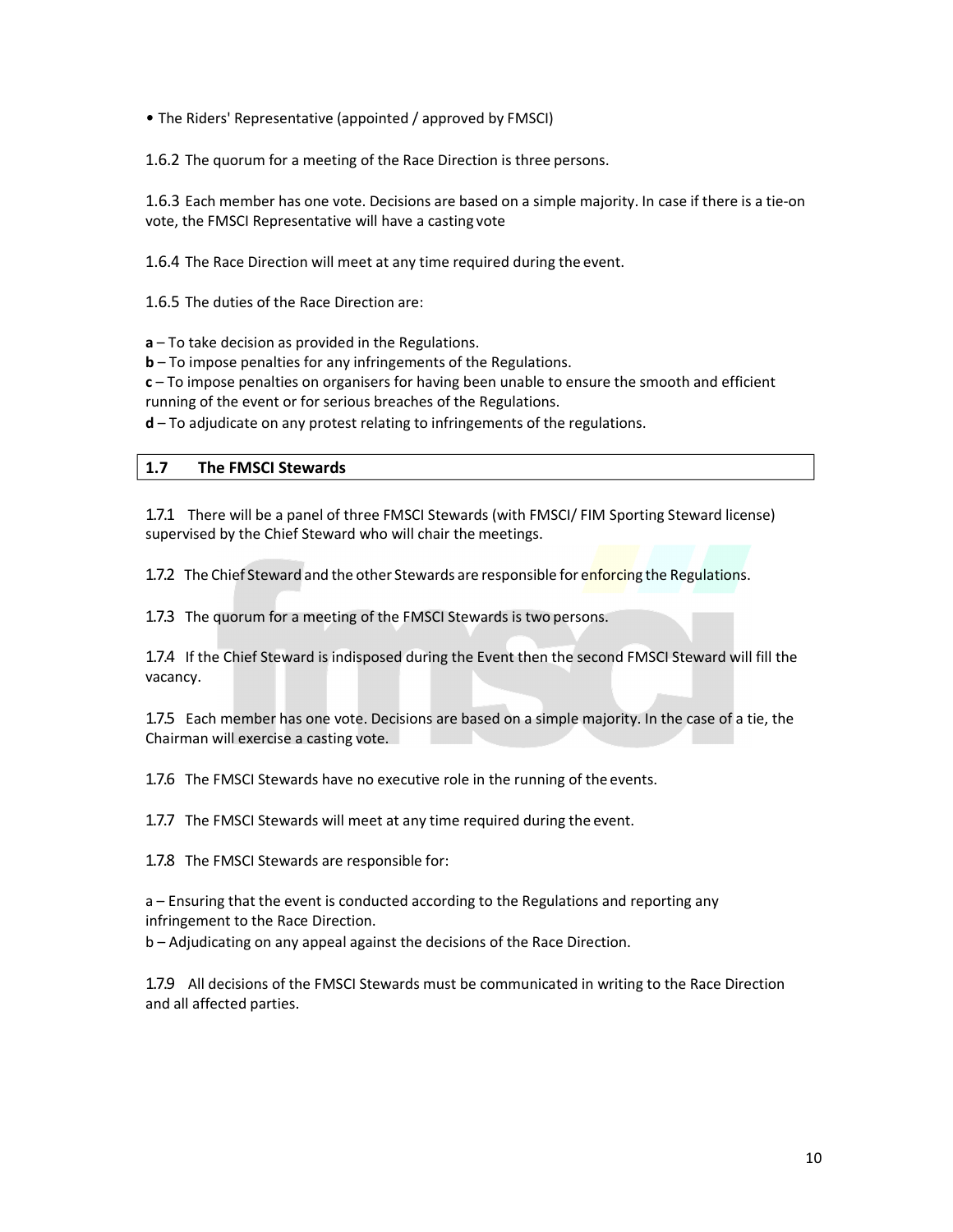## **1.8 The Calendar**

1.8.1 The calendar of races counting for the Championships will be, in principle, published by no later than 60 days prior to Round 1.

#### **1.9 Classes**

1.9.1 Classes will be as specified under section 1.2 of the FMSCI technical regulations. For National Championships there should be a minimum of 3 classes run separately.

1.9.2 Technical Regulations governing the groups are provided in the FMSCI Road Racing Technical Rules for the FMSCI Championship.

#### **1.10 Eligible Competitors**

The rider must be in possession of an "FMSCI Road Racing License" or FIM Road Racing License issued by FMSCI.

Licenses for riders are issued only when the minimum age has been attained as below:

Minimum 12 years in the year of application for the year 2022. Minimum 13 years in the year of application for the year 2023. Minimum 14 years in the year of application from the year 2024 The competitor's foot must be able to reach the floor when normally seated on the motorcycle. For issue of license the competitor must produce special training certificate from the FMSCI accredited academies.

The limit for the maximum age finishes at the end of the year in which the rider reaches the age of 50.

| $-1.11$<br><b>T.TT</b> | <b>Entries</b> |  |  |  |
|------------------------|----------------|--|--|--|
|                        |                |  |  |  |

1.11.1 Each entry must specify, for each rider, the insurance company providing the minimum cover specified by FMSCI, the number of the policy and the expiry date of the policy.

1.11.2 Each Team entry commits the team to designate a rider to compete in all the events of the Championship in the chosen class. Exceptions can only be made as follows:

i) A team may withdraw a rider from an event which has already started, due to injury of the rider, irreparable damage to the motorcycle(s) or in case of "Force Majeure". A withdrawal for medical reasons must be supported by a letter from the Chief Medical Officer of the meeting or the Medical Director.

ii) A team may withdraw a rider from additional events in the Championship only for medical reasons or other reasons of "Force Majeure". Withdrawals for medical reasons must be supported by a letter from a qualified Doctor and are subject to verification by another medical practitioner appointed by FMSCI at its own expense. In the event that the medical practitioners appointed by FMSCI do not support the opinion of the Riders doctor, the following shall apply: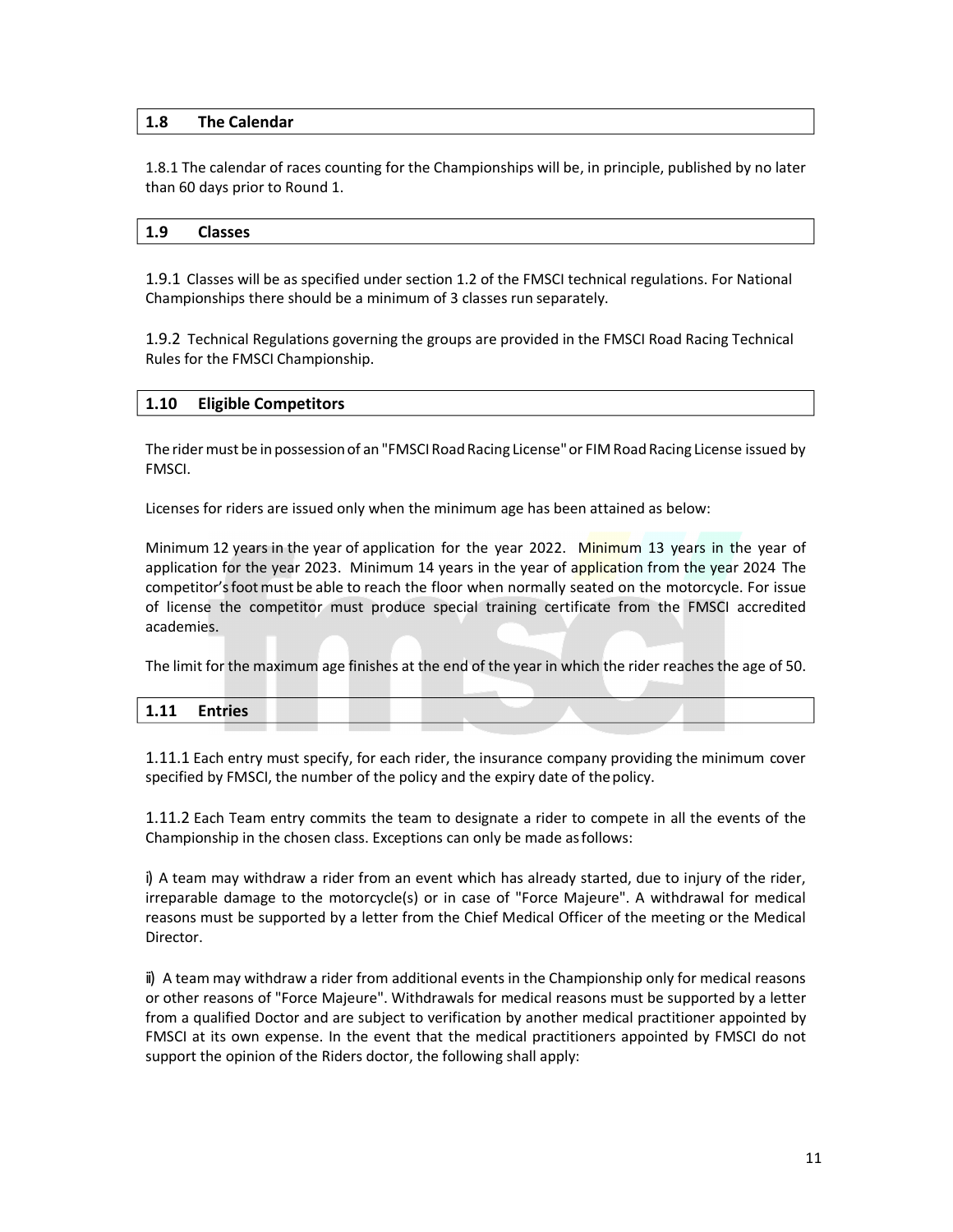a) The opinion of the medical practitioners appointed by FMSCI shall be deemed to prevail; and b) The rider shall pay all costs incurred in the examination and reporting by the medical practitioners appointed by FMSCI.

Teams must make every reasonable effort to provide a qualified substitute rider to fulfill their entry obligations. However, no substitution or replacement of the entered rider may be made after 1700 hrs. on the first day of the event.

iii) For reasons not being medical reasons and not being reasons of "Force Majeure", and subject to the Team obtaining the approval of FMSCI (who shall not be obliged to give reasons for any refusal to approve), a Team may replace a rider which that Team has entered in the Championship with another rider ("replacement rider") for remaining rounds of the Championship.

Only one replacement of a rider will be permitted per season. Exceptional circumstances will be examined by FMSCI.

1.11.3 If a team is unable to provide a substitute rider, then FMSCI may decide to allow another rider, on an event by event basis, to reach the required number of entries. Article 1.10. will apply to all replacement and substitute riders.

1.11.4 A compulsory briefing will be held for all the riders who will be participating in the current Championship, before the riders go in for the first practice.

Failure to attend the briefing in full may result in disqualification from the event. A

waiver can be granted to a rider by the Race Direction.

1.11.5 A rider shall be deemed to have taken part in the event when he participates in, at least, one practice session.

1.11.6 A rider shall be deemed to have started a race when he participates in, at least, the first lap of the race.

## **1.12 Starting Numbers**

1.12.1 Each rider accepted for the Championship will be allocated a specific starting number which will be valid for the whole Championship. In general, the starting numbers will be based on the results of the team riders in the previous year's Championship or in other similar events.

## **1.13 Schedule**

The Schedule will be decided by the Organiser/s and published under the Supplementary regulations of the event not less than 3 weeks before the event. The schedule must provide for a minimum of 2 hours for the post-event scrutineering.

1.13.2 The above schedule can only be varied as follows:

- i) Prior to the event by the organisers;
- ii) During the event by the Race Direction.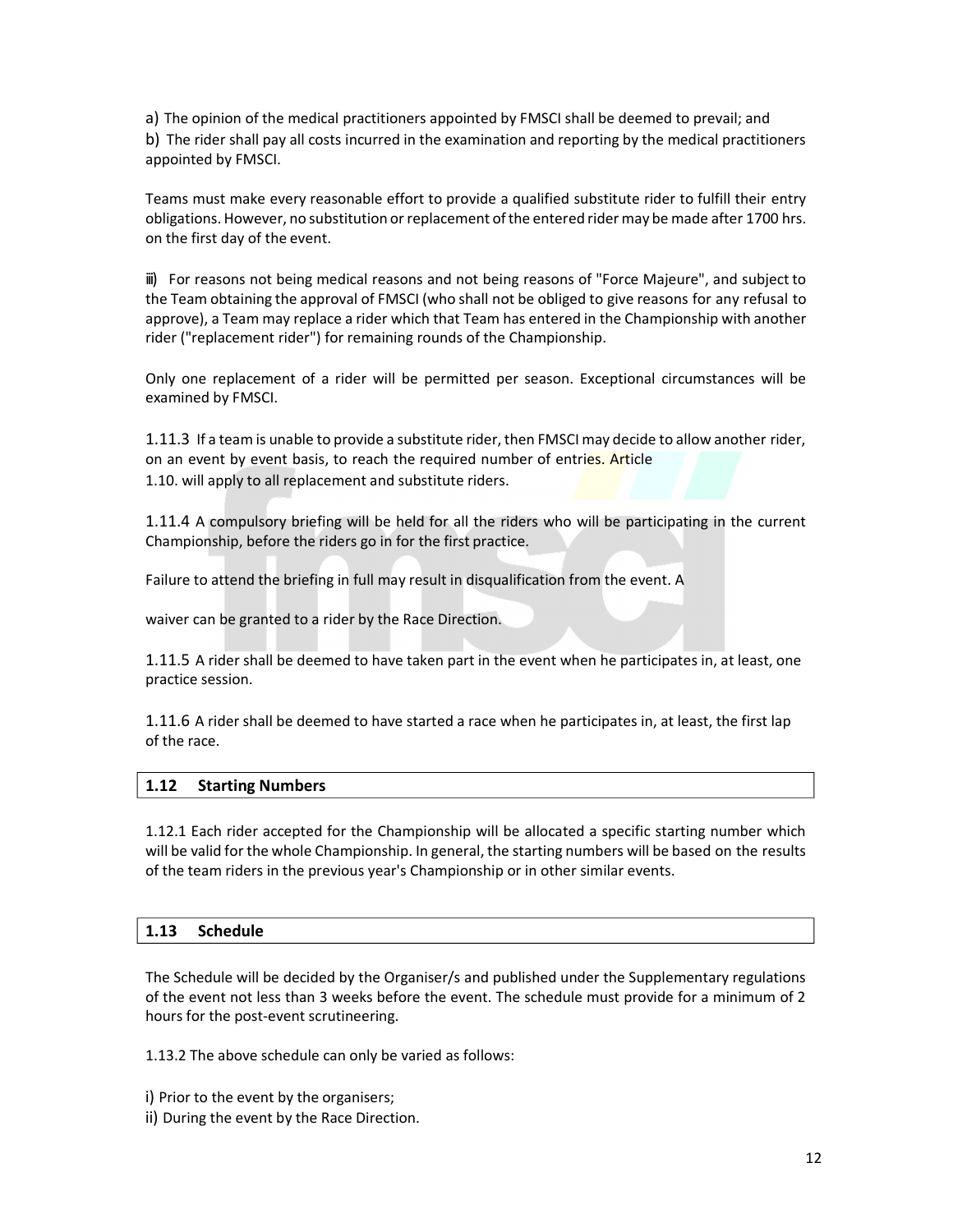## **1.14 Technical Control**

1.14.1 All motorcycles should be checked by the Technical Scrutineers prior to first participation in practice on safety aspects, according to the published schedule.

After pre event scrutiny the change of engine or vehicle is allowed subject to a 10 grid penalty in the first race after the change has been made.

Unless a waiver is granted by the Race Direction, teams who do not comply with the schedule for technical or medical controls will not be allowed to take part in the event.

## **1.15.1 Practice Sessions (warm-up inclusive)**

i) Riders will commence practice from the pit lane when the green light is displayed at the exit of the pit lane.

ii) The duration of practice will commence from the illumination of the green light. A visible board or count-down will be shown in the pit lane to indicate the minutes of **practice remaining.** 

iii) The end of practice will be indicated by the waving of a chequered flag at which time the pit exit will be closed. A rider's time will continue to be recorded until he passes the finish line after the allotted time has elapsed, at which time the red light on the finish line will be displayed. After the chequered flag, riders complete one additional lap prior to entering the pits.

iv) If practice is interrupted due to an incident or any other reason, then a red flag will be displayed at the start line and at all marshals' posts. All riders must return slowly to the pit lane. When practice is restarted, the time remaining will be that shown on the monitors of the official timekeepers at the moment the red flags were displayed.

v) After practice has started, the condition of the racing surface of the circuit should not be altered except on instruction from the Race Director and the FMSCI Safety Officer in response to a localized change in conditions.

## **1.15.2 Motorcycles**

A rider may practice on the motorcycle that has been scrutineered in his/her name. A rider may change to another motorcycle only in the case of irreparable damage to the principal machine, and only with the permission of the Technical Director who will authorize the issue of a new scrutineering sticker to identify the new machine subject to grid penalty as per Article 1.14.1. The process of authorizing a new machine is not possible during a practice session or after the pit lane closes for the sighting lap of the race.

## **1.15.3 Lap time**

All laps of the riders may be timed.

## **1.15.4 Qualification for the Race**

To qualify for the race, a rider must achieve a time at least equal to 110 % of the time recorded by the fastest rider of his class.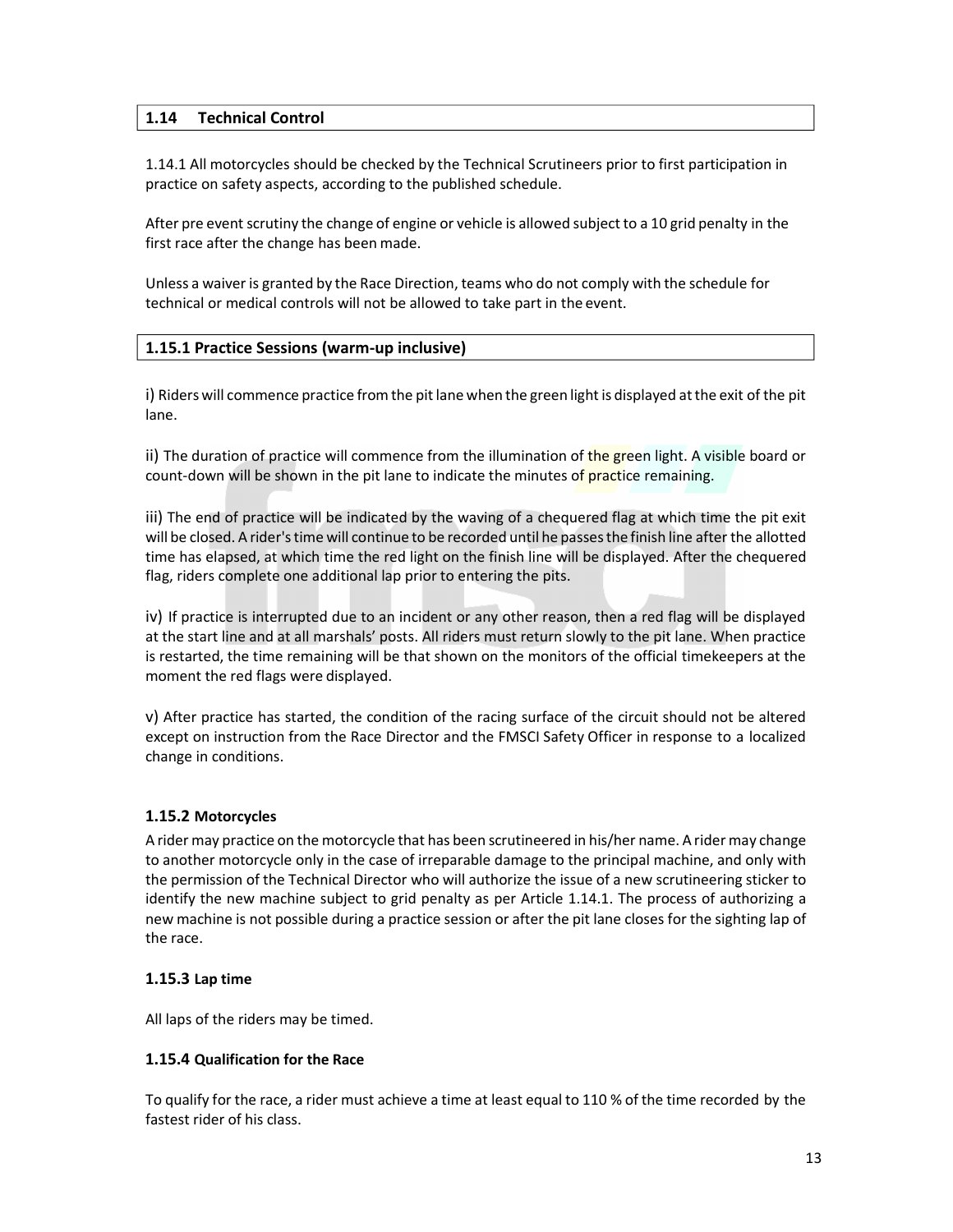Any rider who fails to achieve a qualifying time will be permitted to take part in the race provided that in any of the free practice sessions he/she has achieved a time at least equal to 110% of the fastest rider in same session.

## **1.16 Grid Positions**

**1.16.1** The pole position, allocated to the fastest rider, will be determined during the homologation of the circuit.

**1.16.2** Grid positions will be based on the fastest time recorded by the riders in qualifying. In the case where qualifying has been cancelled, the grid position will be based on the fastest time recorded by the riders in all free practices (if timed).

**1.16.3** In the event of a tie, riders' second and subsequent best times will be taken into account.

**1.16.4** The final grid will be published at the latest one hour before the start of the race.

| $11$<br>-<br>. |  |
|----------------|--|
|                |  |

**1.17.1** The length of races must be according to the following parameters:

Minimum 15 kms Maximum 50 kms.

**1.17.2** The length of a race may only be varied by the Race Direction.

**1.17.3** A visible countdown board will be shown at the finish line to indicate the number of remaining laps in the race.

**1.17.4** If the Timekeeping rooms are fed by normal power (electricity) supply, they must also be permanently connected to an U.P.S. (Uninterruptible Power System) and to a generator**.** 

## **1.18 Start Procedure**

1) Only riders who have completed at least one sighting lap will be permitted to start the race from their position published on the final grid. Under no circumstances may they push onto the grid from the pit lane.

2) Approximately 10 Minutes (except in the case of a restarted race) before the Start of the Race – Pit lane exit opens for sighting laps.

Count-down boards of 5, 4, 3, 2 and 1 minutes are shown at the pit exit. Riders may complete more than one sighting lap by passing through the pit lane where they may make adjustments or refuel.

3) Approximately 5 Minutes (except in the case of a restarted race) before the Start of the Race – Pit lane exit closes.

4) Riders who do not go onto the grid may start the warm up lap from the pit lane under the instructions of a marshal positioned at the pit lane exit.

Riders starting the warm up lap from the pit lane must start the race from the back of the grid.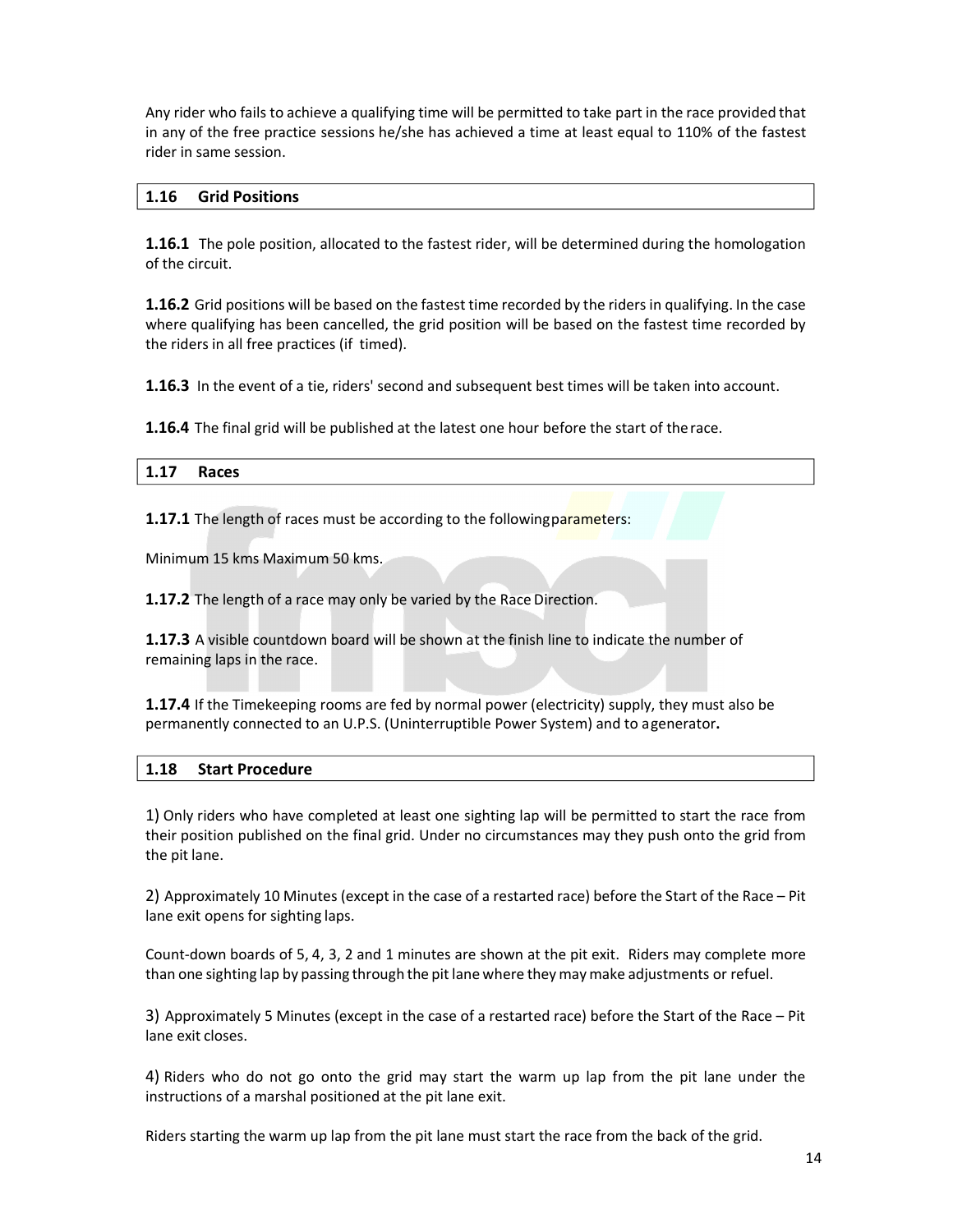5) When riders reach the grid after the sighting lap(s) they must take up their positions and may be attended by up to 3 persons, one of whom may hold an umbrella. All attendants on the grid must wear a "Grid Pass".

Officials will display panels, at the side of the track, indicating the row of the grid, to assist riders in locating their grid position.

6) The Race Director will, at this stage, declare the race as "wet" or "dry" and will indicate this to the riders on the grid and those who may still be in the pit lane by the display of a board. If no board is displayed the race will automatically be "dry".

7) Riders on the grid may at this stage make adjustments to the machine or change tyres to suit the track conditions.

Tyre warmers may be used on the grid for all groups other than Stock.

All adjustments must be completed by the display of the 3 minutes board. After this board is displayed, riders who still wish to make adjustments must push their machine to the pit lane. Such riders and their machines must be clear of the grid and in the pit lane before the display of the 1-minute board, where they may continue to make adjustments or change machine. Such riders will start the warm up lap from the pit lane and will start the race from the back of the grid.

8) Refueling or changing fuel tank on the grid is forbidden.

9) 5 Minutes before the Start of the Warm Up Lap – Display of 5 Minute Board on the grid.

10) 3 Minutes before the Start of the Warm Up Lap – Display of 3 Minute Board on the grid. At this point, all persons other than one mechanic per rider, the person holding the umbrella for the rider, the television crew of the host broadcaster and essential officials must leave the grid.

No person (except essential officials) is allowed to go on the grid at this point.

11) 1 Minute before the Start of the Warm Up Lap – Display of 1 Minute Board on the grid. At this point, all team personnel except the mechanic will leave the grid. The mechanic will, as quickly as possible, assist the rider to start the machine and will then vacate the grid.

12) 30 Seconds before the Start of the Warm Up Lap – Display of 30 Second Board on the grid.

All riders must be in position on the grid with engines running. No further assistance from mechanic is permitted. Any rider who is unable to start his machine must remove it to the pit lane, under the control of the grid marshals, where he may make further attempts to start it or change machine. Such riders may start the warm up lap from the pit lane and will start the race from the back of the grid.

13) Green flag waved to start warm up lap.

In the interest of safety, should a rider stall his machine, he may be assisted to restart. If, after a reasonable period, the engine does not start, then the rider will be pushed into the pit lane where his mechanics may provide assistance or where the rider may change machine.

The riders will make one lap, at unrestricted speed, followed by a safety car.

As soon as the riders have passed the pit lane exit, the pit lane exit light will be turned green, and any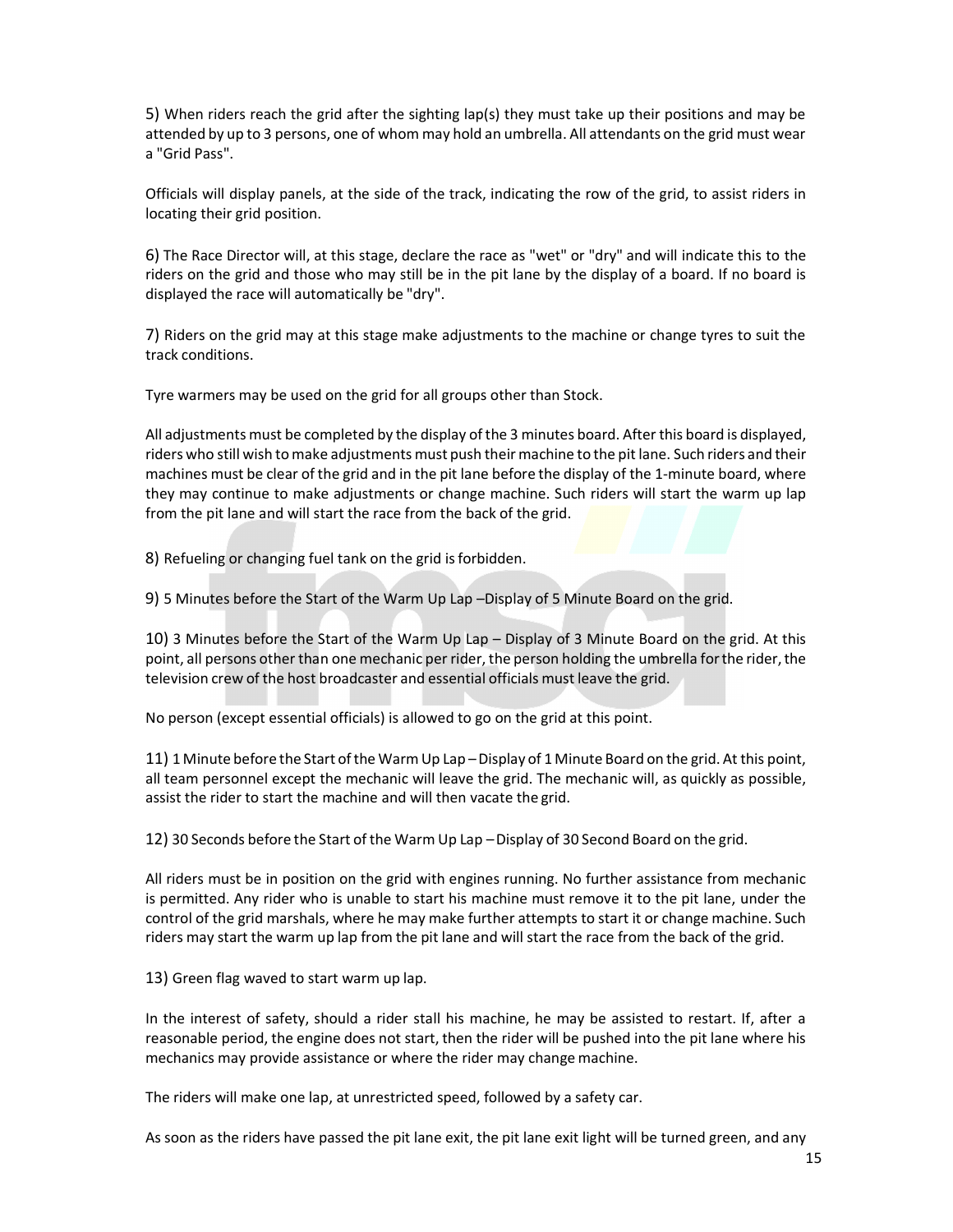rider waiting in the pit lane will be permitted to join the warm up lap. Thirty seconds later, the light will turn red and a marshal will display a red flag closing the pit lane exit.

On returning to the grid the riders must take up their positions with the front wheel of their motorcycle up to or behind the front line and between the side lines defining the grid position and keep their engines running. If two or more riders must start from the back of the grid, they will take up position in the order in which they qualified for the race.

An official will stand at the front of the grid holding a red flag. Any rider who arrives back at the grid after the arrival of the safety car will be directed into the pits and may start the race from there or he must stop beside the safety car and start the race from there, as directed by a marshal**.** 

Any rider who encounters a problem with his machine on the warm up lap may return to the pit lane and make repairs or change machine.

Any rider who stalls his engine on the grid or who has other difficulties must remain on the motorcycle and raise an arm. It is not permitted to attempt to delay the start by any other means.

As each row of the grid is completed, the officials will lower the panels indicating that their row is complete. Panels will not be lowered when a rider in that row has indicated that he has stalled his motorcycle or has other difficulties. When all panels have been lowered and the safety car has completed its lap, an official at the rear of the grid will wave a green flag.

The Starter will then instruct the official at the front of the grid, displaying the red flag, to walk to the side of the track.

14) A red light will be displayed for between 2 and 5 seconds. The red light will go out to start the race

A safety car will follow behind the motorcycles for the whole of the first lap.

If the red lights' device is fed by normal power (electricity) supply, it must also be connected to a set of car batteries or to an U.P.S. (Uninterruptible Power System) to provide power to the starting lights' device if the electric line breaks down just at the moment of the start.

Any rider who anticipates the start will be given a time penalty as described under article 1.19.

Anticipation of the start is defined by the motorcycle moving forward before the red lights are turned off. In case of minor movement and subsequent stop whilst the red lights are on, the Race Direction will be the sole judge of whether an advantage has been gained. If a penalty is imposed for taking advantage by anticipating the start the Race Direction must communicate/ announce the penalty to the rider as soon as possible.

15) If, after the start of the race, a rider stalls his machine, then he may be assisted by being pushed along the track until the engine starts.

If, after a reasonable period, the engine does not start, then the rider will be pushed into the pit lane, where his mechanics may provide assistance.

16) After the riders have passed the exit of the pit lane, the official situated at this exit will display a green light to start any riders still in the pit lane.

17) Unless the race is interrupted, after the leading rider has passed the finish line at the end of his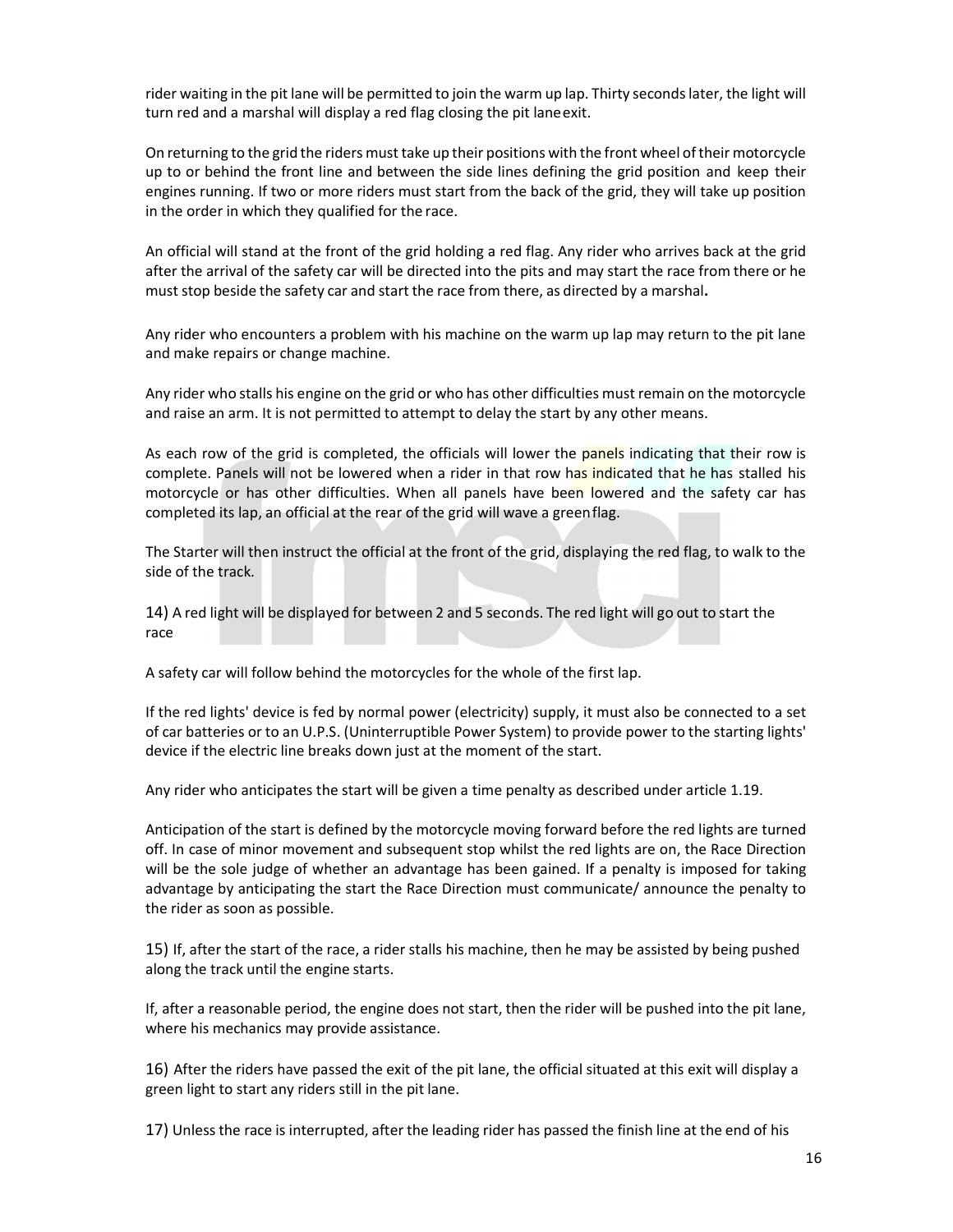first lap, no further changes of machines are permitted.

18) Should there be a problem that might prejudice safety, then the Starter will display a flashing yellow light and the board "Start Delayed" and a marshal will wave a yellow flag at each row of the starting grid from the signaling platform. The start procedure will be re- commenced at the 1-minute board stage, the riders will complete an additional warm up lap and the race distance will be reduced by one lap.

Any person who, due to his behavior on the grid is responsible for a "start delayed", may be penalised with one of the following penalties: fine – disqualification – withdrawal of Championship points.

## **1.19 Penalty for Anticipation of Start**

If the race is for 20 K.M. or less the penalty will be 10 sec. If the race is more than 20 K.M the penalty will be 15 sec. This time penalty will be added to the rider's total time by the time keeper.

## **1.20 "Wet" and "Dry" Races**

All races will be categorized as either wet or dry. A board may be displayed on the grid to indicate the status of the race. If no board is displayed, the race is automatically dry. The purpose of this classification is to indicate to riders the consequence of varying climatic conditions during a race.

## **1.20.1**

1.20.1.1 Dry Races – a race classified as dry will be interrupted by the Race Director, if he considers that climatic conditions affecting the surface of the track makes it likely that riders will wish to change tyres.

1.20.1.2 Wet Races – a race classified as wet, usually commenced in varying or wet conditions, will not be interrupted for climatic reasons and riders who wish to change tyres or make adjustments must enter the pits and do so during the actual race.

1.20.1.3 In all cases where the first race is interrupted for climatic reasons, then the restart will automatically be a "wet" race.

## **1.21 Behavior During Practice and Race**

1) Riders must obey the flag signals, the light signals, and the boards which convey instructions. Any infringement to this rule will be penalised according to the provisions of article 1.22.

2) Riders must ride in a responsible manner which does not cause danger to other competitors or participants, either on the track or in the pit-lane. Any infringement of this rule will be penalised with one of the following penalties: time penalty – fine –disqualification – withdrawal of Championship points – suspension.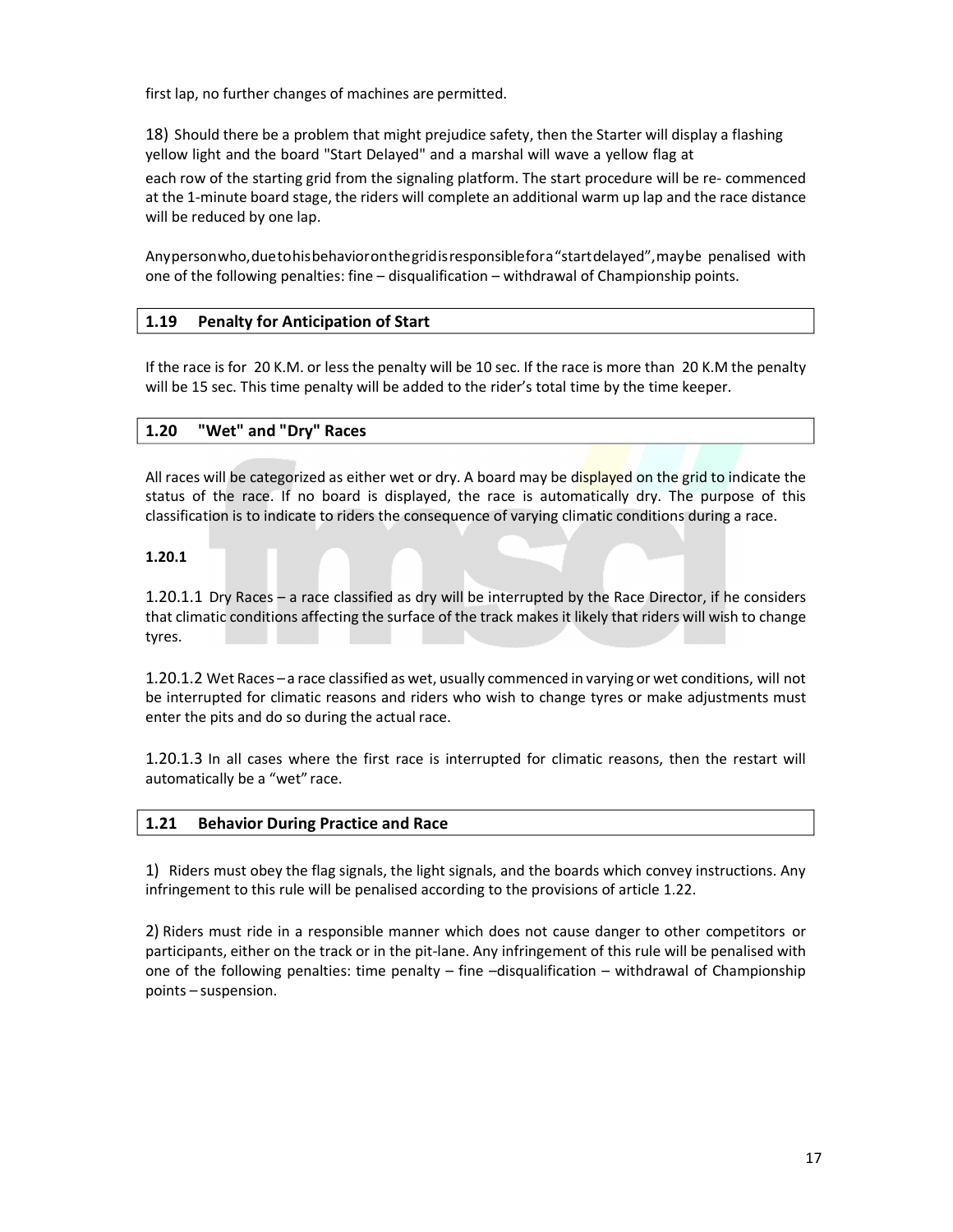3) Riders should use only the track and the pit-lane. However, if a rider accidentally leaves the track then he may rejoin it at the place indicated by the marshals or at a place which does not provide an advantage to him.

Any infringement of this rule during the practices or warm up will be penalised by the cancellation of the lap time concerned and during the race, by a time penalty.

Further penalties (such as fine – disqualification – withdrawal of Championship points) may also be imposed

4) Any repairs or adjustments along the race track must be made by the rider working alone with absolutely no outside assistance. The marshals may assist the rider to the extent of helping him to lift the machine and holding it whilst any repairs or adjustments are made. The marshal may then assist him to re-start the machine.

5) If the rider intends to retire, then he must park his motorcycle in a safe area as indicated by the marshals.

6) If the rider encounters a problem with the machine which will result in his retirement from the practice or the race, then he should not attempt to tour at reduced speed to the pits but should pull off the track and park his machine in a safe place as indicated by the marshals.

Riders who are returning slowly to the pits for remedial work should ensure that they travel as far as possible off the racing line.

7) Riders may enter the pits during the race, but taking the motorcycle inside the pit box is not permitted. If a machine that has been active in the race enters the pit box, this machine is deemed to be retired and may not be used again in the race.

Refueling is strictly prohibited. Any infringement of this rule will be penalised with a disqualification.

8) Riders who stop their engines in the pits may be assisted to re-start their motorcycle by the mechanics.

9) Riders are not allowed to transport another person on their machine or to be transported by another rider on his machine (exception: Another rider or by another rider after the chequered flag or red flag).

10) Riders must not ride or push their motorcycles in the opposite direction of the circuit, either on the track or in the pit lane, unless doing so under the direction of an Official.

11) No signal of any kind may pass between a moving motorcycle and the rider's team, or anyone connected with the motorcycle's team, entrant or rider, except for the signals of the timekeeping transponder, lap trigger, GPS, legible messages on a pit board, or body movements by the rider or team. Onboard TV camera signals are allowed, but only when such signals are for the purposes of and managed by the Championship promoter.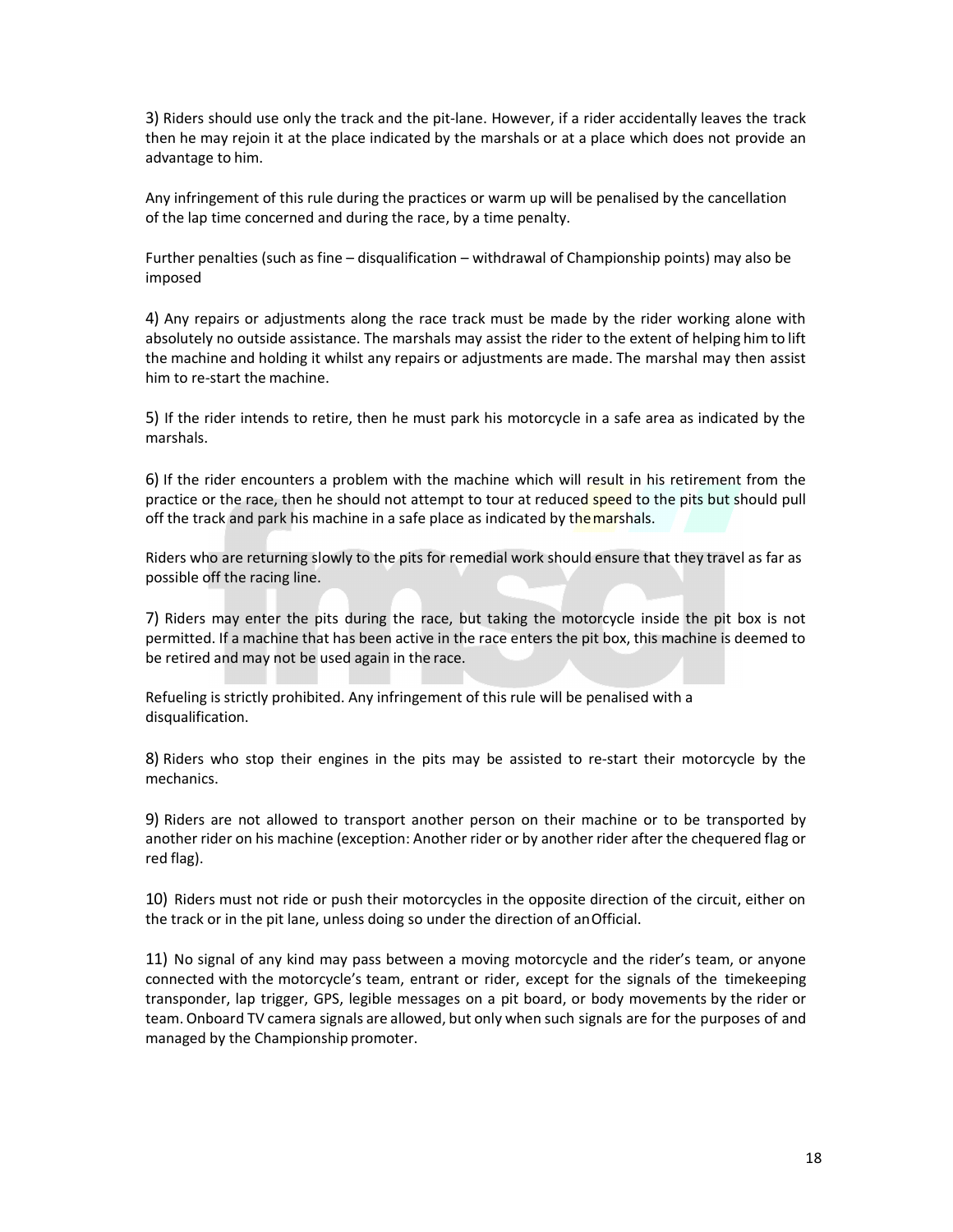12) Teams must give reasonable access and assistance to the company designated for the supply of the camera equipment to facilitate the mounting of the equipment.

13) A speed limit of 60 km/h will be enforced in the pit lane at all times during the event. Riders must respect the speed limit from where the sign 60 km/h is placed up to where the sign 60 Km/h crossed out is placed.

Any rider found to have exceeded the limit during the practice will be subject to a fine of Rs.500/– for the first offence, and Rs.1000/– for subsequent offences at the same event.

Any rider who exceeds the pit lane speed limit during a race will be penalised with 10 Sec. penalty.

The Race Direction must communicate the offence to the pit of the rider after having received the information from the Official in charge.

14) Stopping on the track during practices and races is forbidden.

15) During the practice sessions and warm ups, practice starts are not permitted.

16) If the winning rider wishes to parade a flag, he must ride to the side of the racing surface to collect the flag and then rejoin the circuit when it is safe to do so.

17) It is not permitted to ride racing motorcycles within the circuit other than in the pit lane or on the track during practice sessions, warm ups and races.

18) After the chequered flag, riders riding on the track must wear a safety helmet until they stop on the pit lane / parc fermé.

## **1.22 Flags and Lights**

Marshals and other officials display flags or lights to provide information and/or convey instructions to the riders:

## **1.22.1 Flags and Lights Used to Provide Information:**

#### **• Green Flag**

The track is clear

This flag must be waved at each flag marshal post for the first lap of each practice session and of the warm up, for the sighting lap(s) and for the warm up lap.

This flag must be waved at the flag marshal post immediately after the incident that necessitated the use of one or more yellow flags. This flag must be waved by the starter to signal the start of the warm up lap.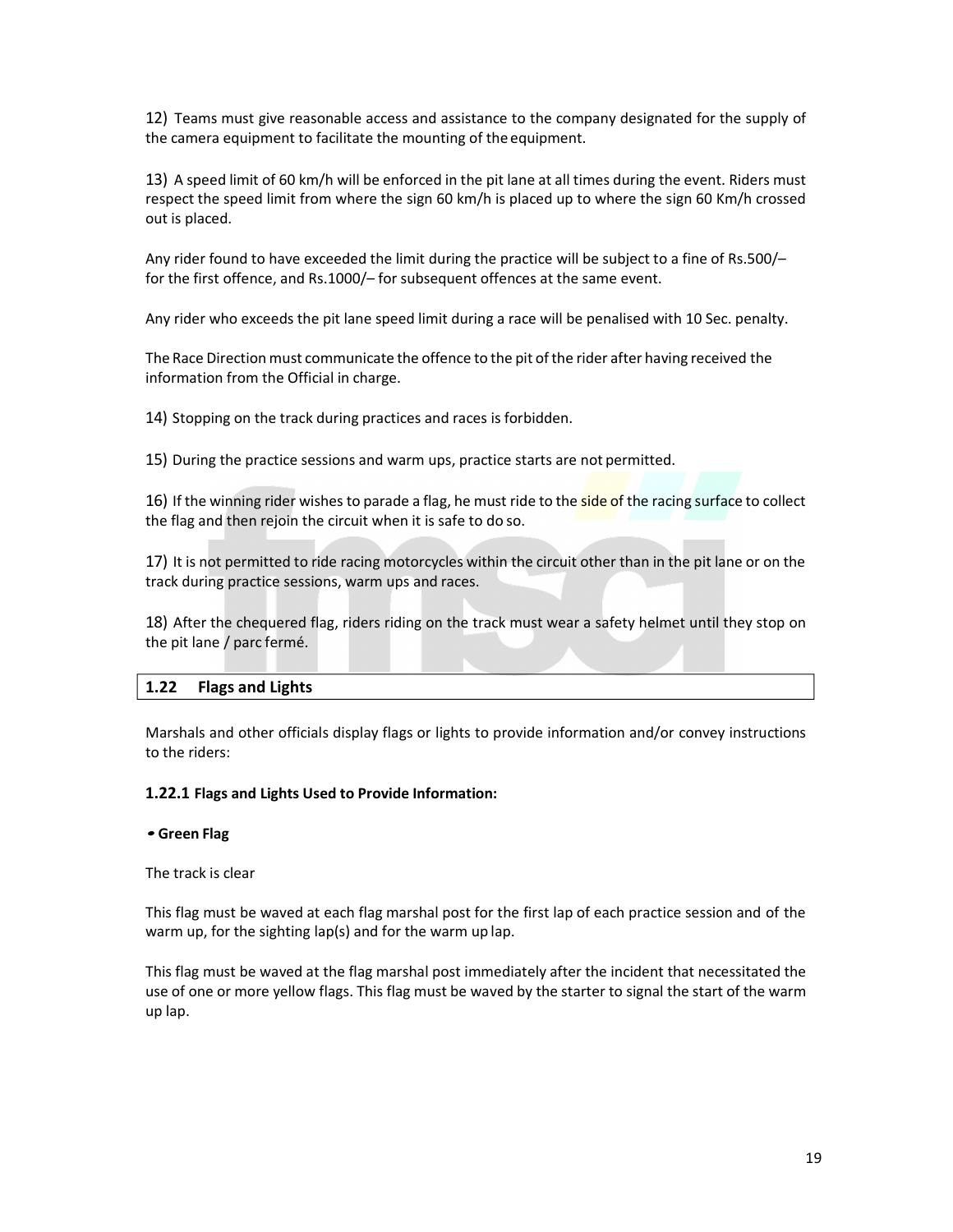When the pit-lane exit is open, this flag must be waved at the pit-lane exit.

#### **• Yellow and Red Striped Flag**

The adhesion on this section of the track could be affected by any reason other than rain. This

flag must be waved at the flag marshal post.

#### **• White Flag with diagonal red cross**

Drops of rain on this section of the track.

This flag must be waved at the flag marshal post.

#### **• White Flag with diagonal red cross + Yellow and Red Striped Flag**

Rain on this section of the track & track is slippery.

These flags must be shown together waved at the flag marshal post.

**• Blue Flag** 

Shown waved at the flag marshal post, this flag indicates to a rider that he is about to be overtaken.

During the practice sessions, the rider concerned must keep his line and slow down gradually to allow the faster rider to pass him.

During the race, the rider concerned is about to be lapped. He must allow the following rider(s) to pass him at the earliest opportunity.

Any Infringement of this rule will be penalised with one of the following penalties: fine disqualification – withdrawal of Championship points.

At all times, this flag will be shown waved to a rider leaving the pit lane if

traffic is approaching on the track.

#### **• Chequered Black / White Flag**

This flag will be waved at the finish line on track level to indicate the finish of race or practice session.

## **• Chequered Black / White Flag and Blue Flag**

The chequered black/white flag will be waved together with the blue flag presented waved at the finish line on track level when a rider(s) precedes closely the leader during the final lap before the finish line (see art. 1.24.1).

#### **• Green Light**

This light must be switched on at the pit lane exit to signal the start of each practice session and of the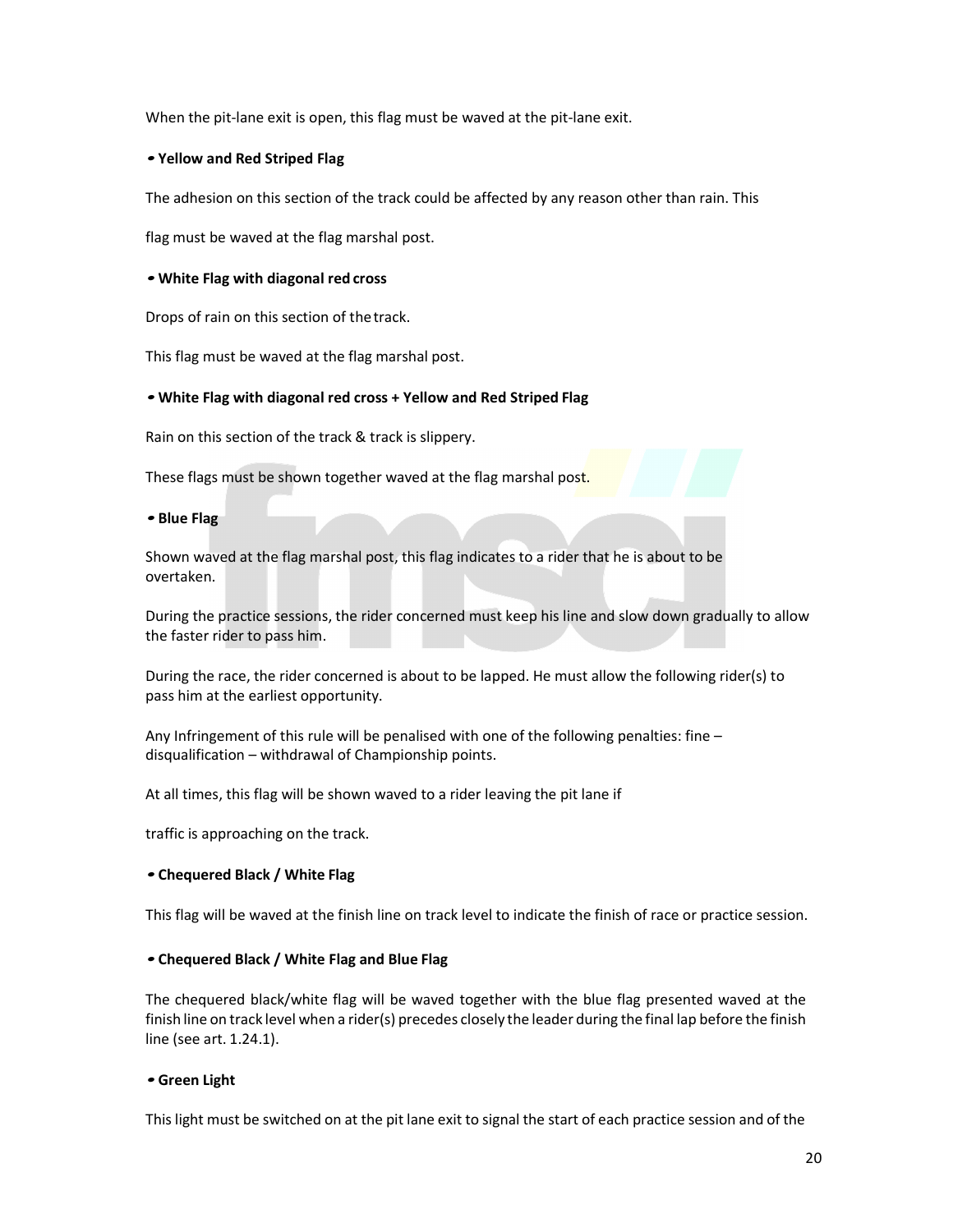warm up, the start of the sighting lap(s) and the start of the warm up lap.

## **• Flashing Blue Lights**

Will be switched on at the pit lane exit at all time during practices and races.

## **1.22.2 Flags Which Convey Information and Instructions:**

## **• Yellow Flag**

Shown waved at each row of the starting grid, this flag indicates that the start of the race is delayed.

Shown waved at the flag marshal post, this flag indicates that there is a danger ahead. The riders must slow down and be prepared to stop.

Overtaking is forbidden up until the point where the green flag is shown.

Any Infringement of this rule during a practice session will result in the cancellation of the time of the lap during which the infraction occurred. In case of infringement of this rule during the race, the rider must go back the number of positions decided by the Race Direction. The penalty will be first communicated to the team and then a board will be displayed for the rider on the finish line during a maximum of 5 laps. If the rider did not go back after the board has been presented 5 times, he will be penalized.

In both cases, further penalties (such as fine – suspension) may also be imposed.

If immediately after having overtaken, the rider realizes that he did an infraction, he must raise his hand and let pass the rider(s) that he has overtaken. In this case, no penalty will be imposed.

During the final inspection lap, this flag must be waved at the exact place where the flag marshal will be positioned during the practices, the warm ups and races.

## **• Red Flag and Red Lights**

When the race or practice is being interrupted, the red flag will be waved at each flag marshal post and the red lights around the track will be switched on. Riders must return slowly to the pits.

When the pit-lane exit is closed, this flag will be shown waved at the pit-lane exit and the light will be switched on. Riders are not allowed to exit the pit lane.

Any infringement of this rule will be penalised with one of the following penalties: fine  $$ disqualification – withdrawal of Championship points – suspension.

At the end of each practice session and warm–up, a red light will be switched on at the finish line.

The red flag will be shown waved on the starting grid at the end of the sighting lap(s) and at the end of the warm up lap.

The red flag may also be used to close the track.

The red lights will be switched on at the start line for between 2 and 5 seconds to start each race.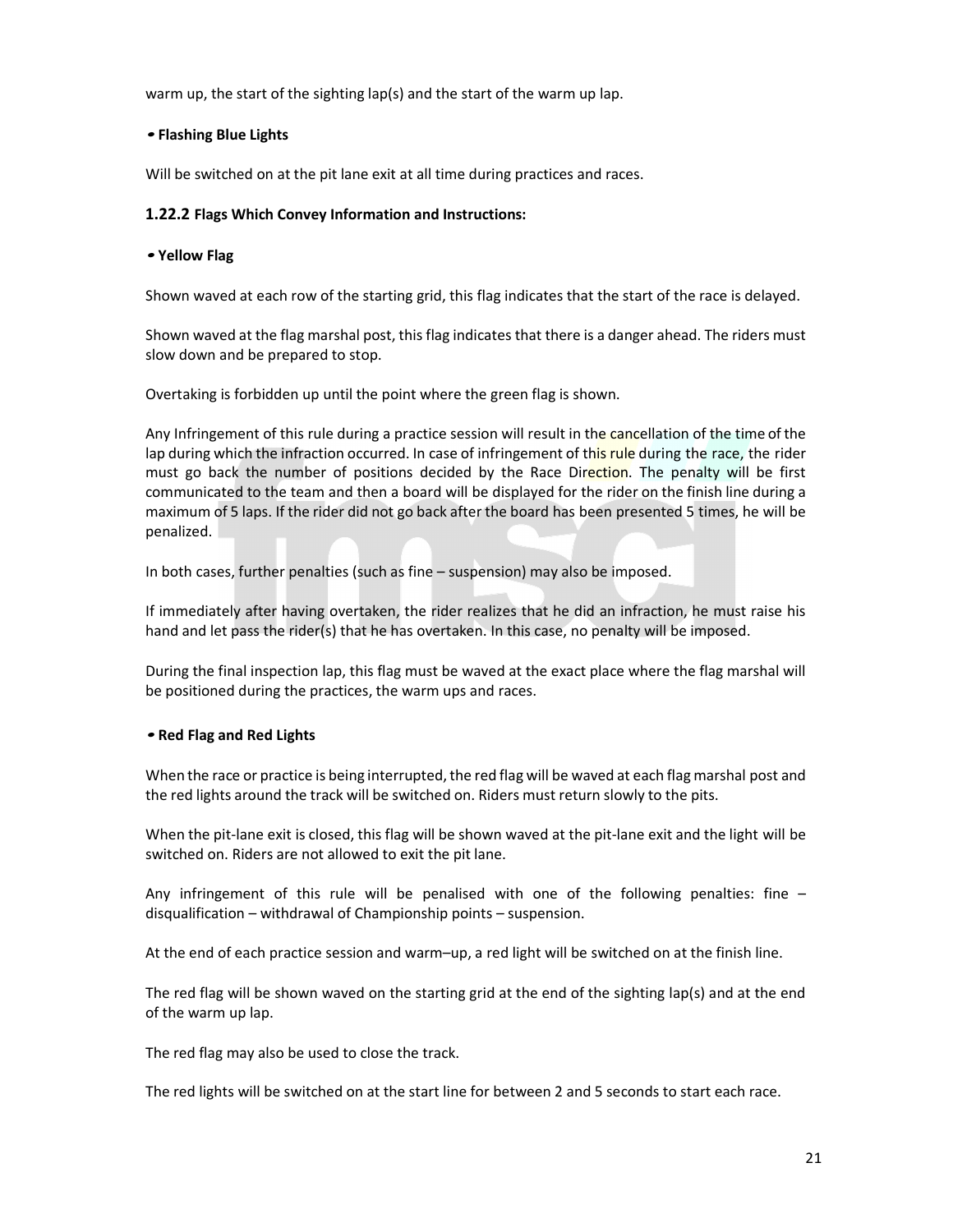## **• Black Flag**

This flag is used to convey instructions to one rider only and is displayed waved at the starting marshal post together with the rider's number. The rider must stop at the pits at the end of the current lap and cannot restart.

This flag will be presented only after the rider's team has been notified.

Any infringement of this rule will be penalised with one of the following penalties: fine - withdrawal of Championship points - suspension.

## **• Black Flag with orange disk (**\_ **40 cm)**

This flag is used to convey instructions to one rider only and is displayed waved at the starting marshal post together with the rider's number. This flag informs the rider that his motorcycle has mechanical problems likely to endanger himself or others, and that he must immediately leave the track.

Any infringement of this rule will be penalised with one of the following penalties: fine – withdrawal of Championship points – suspension.

## • **White Flag**

Shown waved at marshal's post. This flag indicates there is a slow-moving safety vehicle on track. It could be the safety car or even an ambulance.

The white flag can be shown around the entire track or in smaller parts/ section of the track where the slow-moving vehicle is currently moving.

All riders will follow the same rules as applicable for a yellow flag. The only difference being that the riders can overtake the slow-moving safety vehicle but will do so cautiously and without hindering the movement of the safety vehicle.

## **1.22.3 Flag Dimension**

The flag dimension should be 80cms in the vertical and 100cms in the horizontal.

The flag dimension will be checked the day preceding the day of the first practice session.

## **1.22.4 Flag Colour**

The Pantones for the colours are as follows:

Orange: Pantone 151C Black: Pantone Black C Blue: Pantone 286C or 298C Red: Pantone 186C Yellow: Pantone Yellow C Green: Pantone 348C

The flags' colours will be checked the day preceding the day of the first practice session.

## **1.22.5 Rider' s number board**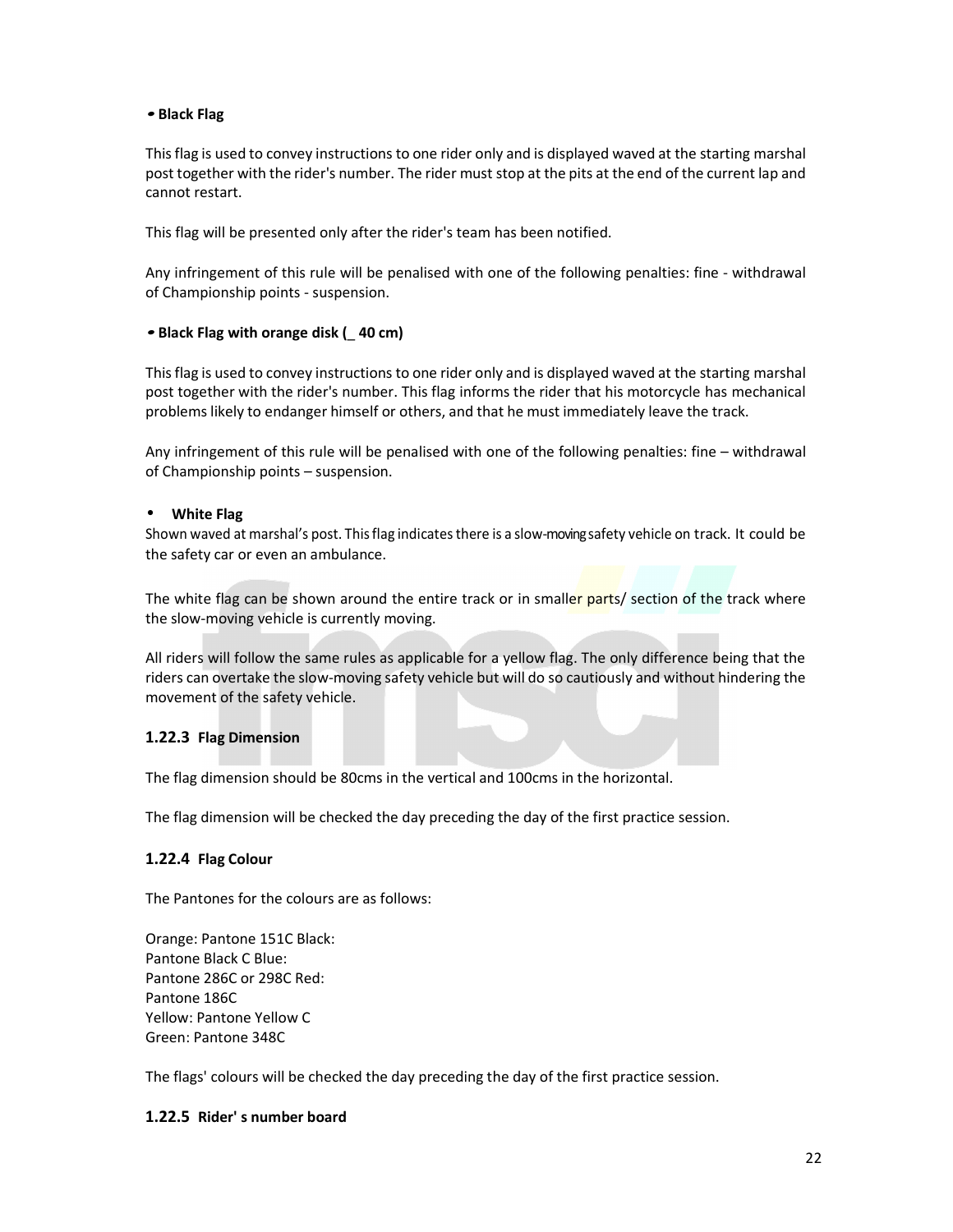Black board (70 cm horizontal X 50 cm vertical) which enables the race number of a rider to be attached with a set of numbers in white, whose stroke width is minimum 4 cm and height minimum 30 cm. This board must be available at Starting marshal post.

## **1.22.6 Flags Marshals posts**

The location will be fixed during the circuit homologation.

## **1.22.7 Marshals Uniforms**

It is strongly recommended the marshals' uniforms to be in white or orange (Ref. Pantone: 151C) and the rain coat to be transparent.

## **1.23 Medical cars (Deleted)**

The medical cars, if they are to go on to the track, must be equipped with yellow flashing lights. The words "MEDICAL CAR" should be clearly indicated on the back and the sides of the car.

## **1.24 Finish of a Race and Race Results**

1.24.1 When the leading rider has completed the designated number of laps for the race, he will be shown a chequered flag by an official standing at the finish line, at track level. The chequered flag will continue to be displayed to the subsequent riders.

When the chequered flag is shown to the leading rider, no other rider will be permitted to enter the track from the pit lane.

As soon as the chequered flag is shown to the leading rider, the red light will be switched on at the pit lane exit and a marshal showing a red flag will stand in the pit lane exit.

If a rider(s) closely precedes the leader during the final lap before the finish line, the official will show to the rider(s) and to the leader simultaneously the Chequered flag and the Blue flag. That means that the race is finished for the leader while the rider(s) closely preceding the leader has (have) to complete the final lap and take the Chequered flag.

1.24.2 In case of a photo-finish between two, or more, riders, the decision shall be taken in favour of the competitor whose front wheel leading edge crosses the plane of the finish line first. In case of ties, the riders concerned will be ranked in the order of the best lap time made during the race.

1.24.3 The results will be based on the order in which the riders cross the line, the bike placed first will be the one having covered the scheduled distance in the shortest time. All bikes will be classified taking into account the number of completed laps they have covered, and for those which have completed the same number of laps, the order in which they crossed the Line, except in case where the race is run in two parts as per regulations, the bike placed first will be the one having covered the scheduled distance of the restart race in the shortest time. All bikes will be classified taking into account the number of completed laps they have covered in the restart race, and for those which have completed the same number of laps, the order in which they crossed the Line.

1.24.4 To be counted as a finisher in the race and be included in the results a rider must:  $a -$ Complete 75 % of the race distance.

b – Cross the finish line on the track (not in pit lane) within five minutes of the race winner. In case the rider is not in contact with the machine, the finish time is determined by the first part of the rider or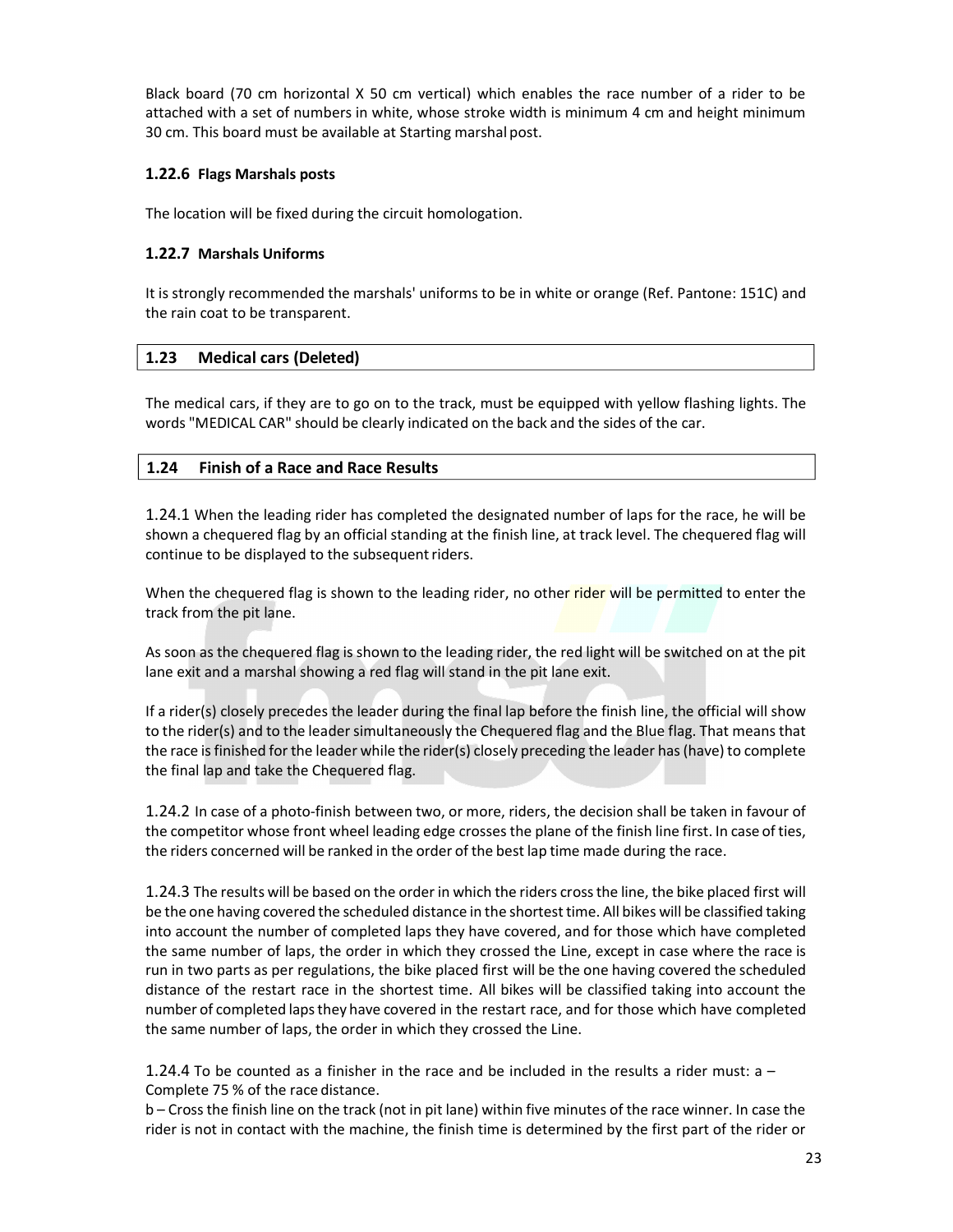machine to cross the finish line, whichever arrives last.

1.24.5 The riders placed in the first three positions in the race will be escorted by officials, as quickly as possible, to the podium for the awards ceremony. Participation in the podium ceremony by the first three riders is compulsory.

1.24.6 A new lap record for a circuit can only be established by a rider during a race.

1.24.7 Both for practice and for race, the lap time is the subtraction of the time between two consecutive crossings of the finish line painted on the track.

## **1.25 Interruption of a race**

1.25.1 If the Race Director decides to interrupt a race, then red flags will be displayed at the finish line and at all marshals' posts and he will switch on the red lights around the circuit. Riders must immediately slow down and return to the pit lane.

The results will be the results taken at the last point where the leader and all other riders on the same lap as the leader had completed a full lap without the red flag being displayed.

Exception: if the race is interrupted after the chequered flag, the following procedure will apply:

1) For all the riders to whom the chequered flag was shown before the interruption, a partial classification will be established at the end of the last lap of the race.

2) For all the riders to whom the chequered flag was not shown before the interruption, a partial classification will be established at the end of the penultimate lap of the race.

3) The complete classification will be established by combining both partial classifications as per the lap/time procedure.

At the time the red flag is displayed, riders who are not actively competing in the race will not be classified. For the purpose of these regulations "active" and "actively competing" are defined as the rider riding on track or attempting to repair/ restart the machine to rejoin the track or return to pit lane within 5 minutes of the red flag. The Race Direction will be the sole judge of weather the rider is actively competing, and no protest/ appeal is possible against the Race Direction decision.

Within 5 minutes after the red flag has been displayed, riders who have not entered the pit lane, riding on their motorcycle, will not be classified.

1.25.2 If the results calculated show that less than two laps have been completed by the leader of the race and by all other riders on the same lap as the leader, then the race will be null and void and a completely new race will be run.

If it is found impossible to re-start the race, then it will be declared cancelled and the race will not count for the Championship.

1.25.3 If two laps or more have been completed by the leader of the race and all other riders on the same lap as the leader, but less than two thirds of the original race distance, rounded down to the nearest whole number of laps, then the race will be restarted according to Art. 1.26.

If it is found impossible to restart the race, then the results will count and half points will be awarded in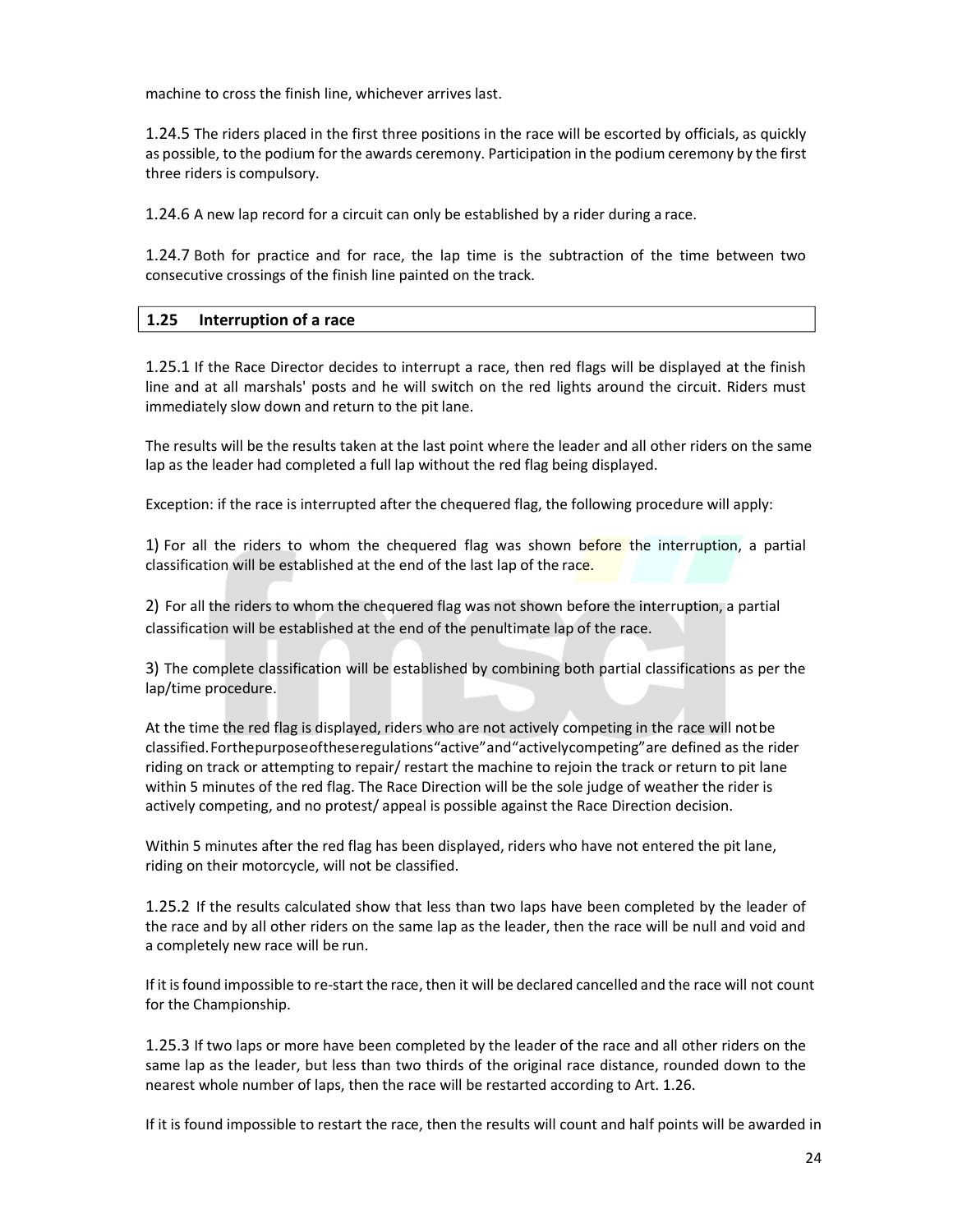the Championship.

1.25.4 If the results calculated show that two-thirds of the original race distance rounded down to the nearest whole number of laps have been completed by the leader of the race and by all other riders on the same lap as the leader, then the race will be deemed to have been completed and full Championship points will be awarded.

## **1.26 Re-Starting a race that has been interrupted**

1.26.1 If a race has to be re-started, then it will be done as quickly as possible, consistent with track conditions allowing. As soon as the riders have returned to the pits the Clerk of the Course will announce a time for the new start procedure to begin which, conditions permitting, should not be later than 10 minutes after the initial display of the red flag.

1.26.2 The results of the first race must be available to teams before the second part of a race can be started.

1.26.3 The start procedure will be identical to a normal start with sighting laps, warm-up lap, etc.

1.26.4 Conditions for the re-started race will be as follows:

i) In the case of situation described in 1.25.2 (less than 2 laps completed) above:

a. All riders may re-start.

b. Motorcycles may be repaired. Refueling is permitted.

c. The number of laps will be two-thirds of the original race distance rounded down to the nearest whole number of laps.

d. The grid positions will be as for the original race.

ii) In the case of situation described in 1.25.3 (2 laps or more and less than two-thirds completed) above:

a. Only riders who are classified as finishers in the first race may re-start.

b. Motorcycles may be repaired. Refueling is permitted.

c. –the number of laps of the second race will be the number of laps required to complete two thirds of the original race distance rounded down to the nearest whole number of laps with a minimum of 3 laps.

d. The grid position will be based on the finishing order of the first race.

e. The bike placed first will be the one having covered the scheduled distance of the re-start race in the shortest time. All bikes will be classified taking into account the number of completed laps they have covered in the re-start race, and for those which have completed the same number of laps, the order in which they crossed the Line.

1.26.5 The start procedure will be the same for all classes and will follow the Quick Restart Procedure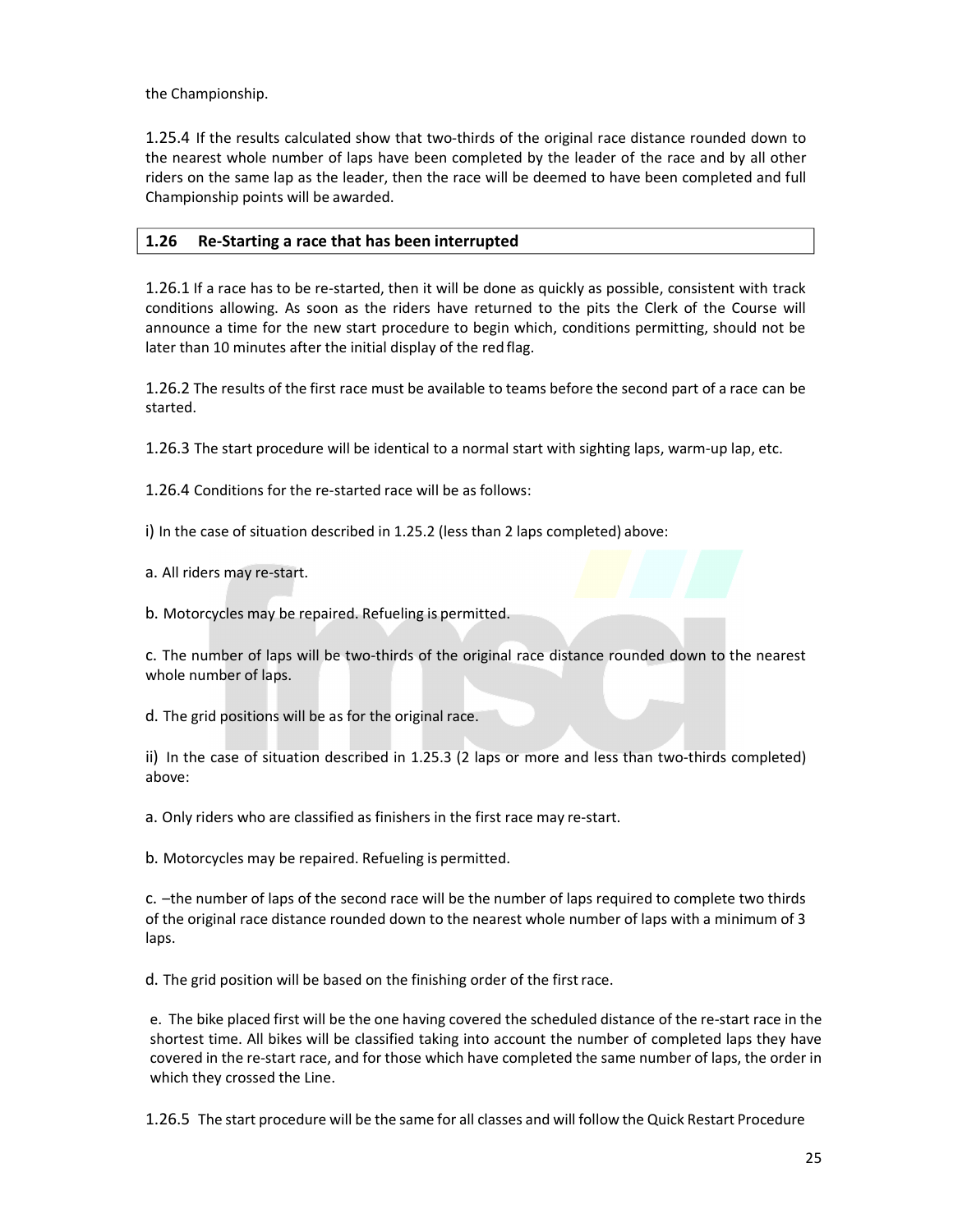unless otherwise informed by the Race Direction.

## Quick Restart Procedure

When a race is stopped, riders must return to the pit lane, unless otherwise instructed by officials. If there is to be a restart, the following procedure will apply as follow:

• Upon arrival in the pit lane, repairs and adjustments may be made to the motorcycle. Refuelling is not permitted. Any bike that enter into the pit box will be considered retired and won't be allowed to restart.

• When all riders have entered the pit lane the Race Director will announce the time remaining to the re-opening of the pit lane, which will be a minimum of 3 minutes. The time remaining to the opening of the pit exit will be displayed on timing screens and countdown boards.

• When the time period has elapsed, the pit lane exit will be opened for SIXTY SECONDS only. Riders will make one lap at unrestricted speed to the starting grid, followed by a Safety Car. Any rider delaying the progress of the sighting lap will be overtaken by the Safety Car. Any rider arriving behind the Safety Car must go into the pit lane. Such riders will have to start the warm up lap from the pit lane and will start the race from the back of the grid.

• Any riders remaining in the pit lane after it has been closed will have to start the warm up lap from the pit exit and start the race from the back of the grid.

• ONE mechanic only, per rider, may go onto the grid (without tools) to primarily indicate to his rider his position on the grid. In the case that the restarted race involves new grid positions, the mechanic should avail himself of his rider's new grid position from the classification displayed on the timing screen or from officials who will be positioned at the entry point to the grid with the revised starting grid information.

• Riders will arrive back on the starting grid and stop in their grid position, with engines running, no adjustments may be made. Any rider requiring repairs or adjustments on the sighting lap from the pit exit must enter the pit lane.

• As soon as the Safety Car arrives on the back of the grid, a 30-seconds board will be displayed at the front of the grid. At this point the mechanics must immediately leave the grid by the quickest route. The 30 seconds may be reduced at the discretion of the Race Direction when the grid is cleared and it is considered safe.

• After 30 seconds have elapsed and/or the grid is clear, a green flag will be shown to start the warm up lap, if applicable.

• The riders will make one warm up lap at unrestricted speed, followed by a Safety Car, if applicable

When the last rider has passed the pit exit it will be opened for a period of 30 seconds to release any rider waiting. After 30 seconds, the pit lane exit will remain closed until after the start of the race. Any rider not able to leave the pit exit whilst it is open will start the race from the pit exit. Any rider delaying the progress of the warm up lap will be overtaken by the Safety Car.

• Upon arrival back at the starting grid the normal start procedure will be followed, with the start signal given in the normal manner.

• Riders who started the warm uplap, if applicable, from the pit lane must start the race from the back of the grid as directed by officials. In case of two or more riders, they will take up the last grid positions in order of their grid positions. Any rider arriving after the Safety Car will also start from the back of the grid, behind any riders who started the warm up lap from pit lane, and in the order they arrive.

• After the start signal has been given and the last rider has passed the pit exit, the pit exit will be opened, as per Article 1.19.16. Any riders still in the pit lane may then start therace.

## **1.27 Check Area**

At the end of the race, or the final part of a race that has been interrupted, the first three motorcycles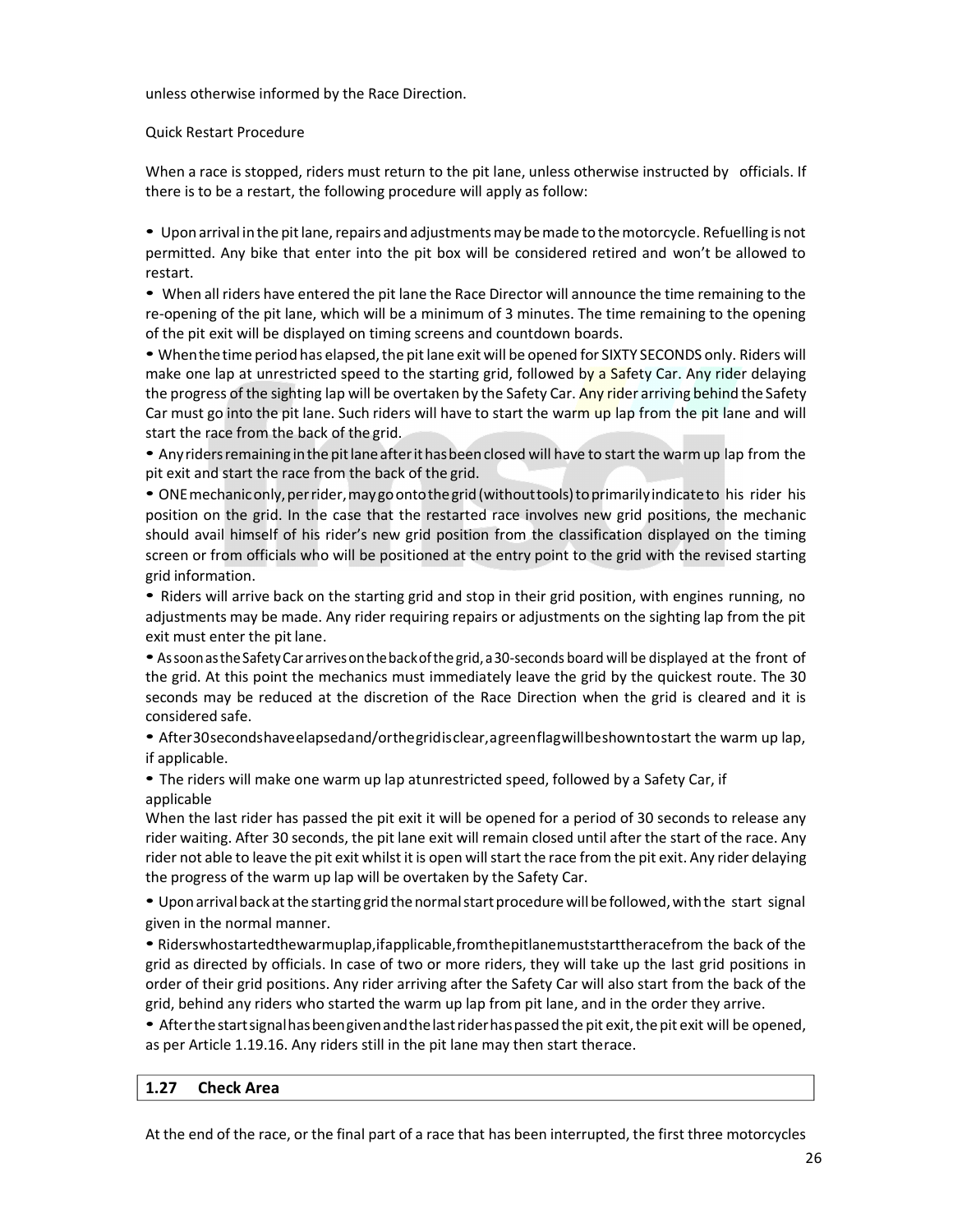plus any other motorcycles specified by the Technical Director, must be removed to a check area pending inspection by the Technical Scrutineers or potential protests.

Machines will normally be released from the check area 30 minutes after the finish of the race.

## **1.28 Championship Points and Classification**

1.28.1 Riders will compete for the FMSCI Road Racing Individual Championship.

Teams will compete for Team Championship.

Manufacturers will compete for Manufacturer Championship.

1.28.2 For riders, the points will be those gained in each race.

1.28.3 For Teams, only the 2 highest placed motorcycles of that team will gain points, according to the position in the race.

In the case of a one rider Team, only the points scored by that rider will count towards the Team Championship.

1.28.4 For Manufacturers, Only the 2 highest placed motorcycle of that manufacturer will gain points, according to the position in the race irrespective of team or individual.

1.28.5 If a rider changes his/ her team or changes the make of vehicle used after the season has started then he or she will carry only their individual points and not the team or manufacturer points.

1.28.6 For each race, Championship points will be awarded on the following scale:

| 1st           | 25 points |
|---------------|-----------|
| 2nd           | 18 points |
| 3rd           | 15 points |
| 4th           | 12 points |
| 5th           | 10 points |
| 6th           | 8 points  |
| 7th           | 6 points  |
| 8th           | 4 points  |
| qth           | 2 points  |
| $10^{\sf th}$ | 1 point   |
|               |           |

1.28.7 All races will count for the Championship classification.

1.28.8 In the event of a tie in the number of points, the final positions will be decided on the basis of the number of best results in the races (number of first places, number of second places etc.). In the event that there is still a tie then, the date in the Championship at which the highest place was achieved will be taken into account with precedence going to the latest result.

1.28.9 The Champions in each category are obliged to attend the official FMSCI ceremony.

## **1.29 Instructions and Communications to Competitors**

1.29.1 Instructions may be given by the Race Director and/or Clerk of the Course to Teams and/or